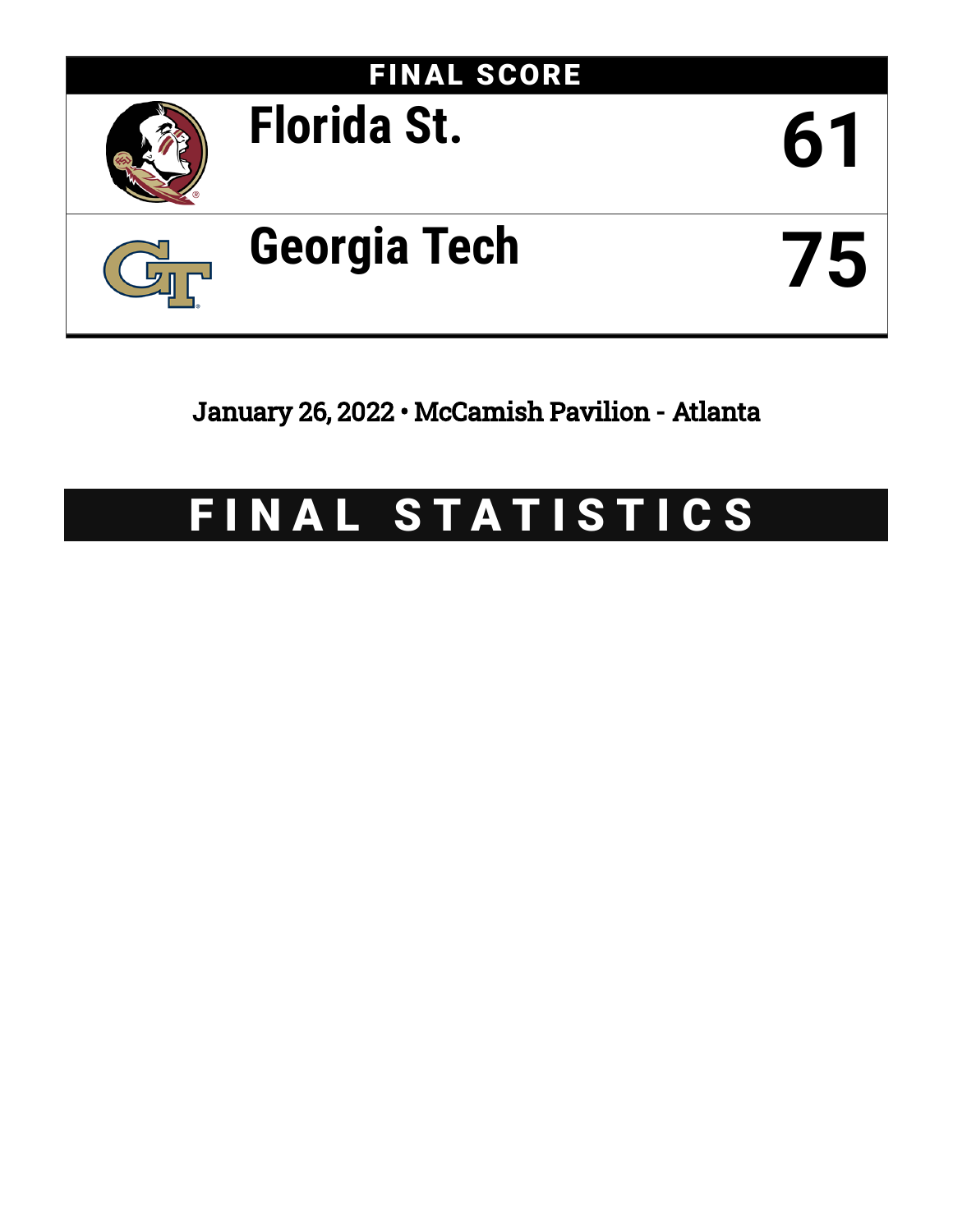# **Official Box Score Florida St. vs Georgia Tech Game Totals -- Final Statistics January 26, 2022 at McCamish Pavilion - Atlanta**



# **Florida St. 61**

| No. | Player                | S | Pts           | FG        | 3FG      | FT        | 0R          | <b>DR</b> | TR             | PF            | A            | TO       | <b>Blk</b> | Stl          | Min   | $+/-$ |
|-----|-----------------------|---|---------------|-----------|----------|-----------|-------------|-----------|----------------|---------------|--------------|----------|------------|--------------|-------|-------|
| 00  | EVANS, RAYQUAN        | G | 6             | 1-3       | $0 - 1$  | $4 - 4$   | 0           | 0         | 0              | 2             | 4            | 5        | $\Omega$   | 3            | 27    | $-22$ |
| 02  | POLITE, ANTHONY       | G | 11            | $4 - 8$   | $3 - 3$  | $0 - 0$   | 2           | 2         | 4              | 3             | $\mathbf{0}$ | 3        |            | 1            | 26    | 0     |
| 04  | MILLS, CALEB          | G | 5             | $2 - 7$   | $1 - 4$  | $0-0$     | 0           | 2         | 2              |               | 2            | 3        | 0          |              | 19    | -9    |
| 22  | <b>BUTLER, JOHN</b>   | F | 8             | $3-6$     | $2 - 3$  | $0 - 0$   | 0           | 2         | $\overline{2}$ | 0             | 0            |          | 0          | 0            | 23    | $-2$  |
| 24  | MCLEOD, NAHEEM        | C | 10            | $4-6$     | $0 - 0$  | $2 - 3$   | 5           | 2         | 7              | 1             | 0            | 1        | 0          | 0            | 18    | $-4$  |
| 01  | <b>WARLEY, JALEN</b>  | G | 6             | $3-6$     | $0 - 2$  | $0 - 0$   | $\mathbf 1$ | 3         | 4              | 3             | 3            | 3        | $\Omega$   | $\mathbf{0}$ | 21    | $-2$  |
| 10  | <b>OSBORNE, MALIK</b> | F | 3             | $1 - 5$   | $0 - 2$  | 1-3       | 0           | 2         | 2              |               |              | $\Omega$ | 0          | $\Omega$     | 19    | -4    |
| 11  | NGOM, TANOR           | C | $\Omega$      | $0 - 0$   | $0 - 0$  | $0 - 0$   | $\Omega$    | $\Omega$  | $\Omega$       | $\mathcal{P}$ | 0            | $\Omega$ | $\Omega$   | 0            | 3     | -6    |
| 21  | FLETCHER, CAM'RON     | F | 5             | $2 - 3$   | $1 - 1$  | $0 - 0$   |             | 1         | 2              | $\Omega$      | 0            |          | 0          | 0            | 9     | $-12$ |
| 31  | <b>WILKES, WYATT</b>  | F | $\mathcal{P}$ | $0 - 0$   | $0 - 0$  | $2 - 3$   | 0           | 1         | 1              | 0             | 0            | $\Omega$ | $\Omega$   | $\mathbf{0}$ | 8     | $-4$  |
| 35  | CLEVELAND, MATTHEW    | G | 5             | $2 - 10$  | $0 - 1$  | 1-3       | 1           | 6         | 7              | 3             | 3            | 0        | $\Omega$   | 0            | 27    | $-5$  |
|     | <b>TEAM</b>           |   |               |           |          |           | 2           | 5         | 7              | $\mathbf{0}$  |              | 0        |            |              |       |       |
|     | <b>TOTALS</b>         |   | 61            | $22 - 54$ | $7 - 17$ | $10 - 16$ | 12          | 26        | 38             | 16            | 13           | 17       |            |              | 5 200 |       |

| 1st Half | 14-28    | 50%   | $2-9$    | 22%   | $3 - 4$   | 75%   |
|----------|----------|-------|----------|-------|-----------|-------|
| 2nd Half | $8 - 26$ | 31%   | $5-8$    | 63%   | 7-12      | 58%   |
| Game     | 22-54    | 40.7% | $7 - 17$ | 41.2% | $10 - 16$ | 62.5% |

*Deadball Rebounds:* 3,0 *Last FG:* 2nd-05:05 *Biggest Run:* 8-0 *Largest lead:* By 7 at 1st-18:35 *Technical Fouls:* None.

# **Georgia Tech 75**

|     | <b>TOTALS</b>                |    |                  | 75 24-54     | $10 - 27$ | 17-24    | 9        | 22       | 31            | 16             | 15             | 9            | $\bf{0}$     |                | 13 200 |                |
|-----|------------------------------|----|------------------|--------------|-----------|----------|----------|----------|---------------|----------------|----------------|--------------|--------------|----------------|--------|----------------|
|     | <b>TEAM</b>                  |    |                  |              |           |          |          | 1        | $\mathcal{P}$ | $\overline{0}$ |                | 1            |              |                |        |                |
| 10  | <b>COLEMAN, DALLAN DEEBO</b> | G. | 14               | $5-8$        | $3 - 5$   | $1 - 2$  | $\Omega$ | 2        | $\mathcal{P}$ | $\mathcal{P}$  | $\Omega$       | $\Omega$     | $\Omega$     | $\Omega$       | -25    | -13            |
|     | 05 SMITH, DEIVON             | G  | $\mathcal{P}$    | $1 - 2$      | $0 - 0$   | $0 - 0$  | 1        | $\Omega$ | 1             | $\Omega$       | $\mathbf{0}$   | 3            | $\Omega$     | $\overline{1}$ | -12    | $\overline{4}$ |
|     | 24 HOWARD, RODNEY            | C. | 4                | $2 - 3$      | $0-0$     | $0-0$    | 4        | 3        | 7             | $\overline{4}$ | $\mathbf 0$    | 2            | $\Omega$     | $\mathbf 0$    | -31    | 18             |
|     | 12 MOORE, KHALID             | F. | 9                | $1 - 2$      | $0 - 0$   | $7 - 10$ |          |          | 2             | 5              | $\overline{1}$ | 1            | $\Omega$     | 5              | -26    | -6             |
| 04  | <b>USHER, JORDAN</b>         | F. | 19               | 6-14         | 3-7       | $4-6$    |          | 7        | 8             | 3              | 5              | $\mathbf{0}$ | $\mathbf 0$  | 5              | -38    | 17             |
|     | 01 STURDIVANT, KYLE          | G. | 12 <sup>12</sup> | $4 - 11$     | $2 - 6$   | $2 - 2$  | 0        | 4        | 4             | 1              | 4              | $\mathbf{0}$ | $\mathbf{0}$ | 1              | 30     | 12             |
| 00  | DEVOE, MICHAEL               | G. |                  | $15 \t 5-14$ | $2 - 9$   | $3 - 4$  | 1.       | 4        | 5             |                | 5.             | 2            | 0            |                | 37     | 12             |
| No. | Player                       | S. | Pts              | FG.          | 3FG       | FТ       | OR       | DR.      | TR            | PF.            | A              | TO           | Blk          | Stl            | Min    | $+/-$          |

| <b>Shooting By Period</b> |           |       |           |       |       |       |
|---------------------------|-----------|-------|-----------|-------|-------|-------|
| Period                    | FG        | FG%   | 3FG       | 3FG%  | FТ    | FT%   |
| 1st Half                  | $13 - 29$ | 45%   | $8 - 19$  | 42%   | 10-16 | 63%   |
| 2nd Half                  | $11 - 25$ | 44%   | 2-8       | 25%   | 7-8   | 88%   |
| Game                      | 24-54     | 44.4% | $10 - 27$ | 37.0% | 17-24 | 70.8% |

*Deadball Rebounds:* 2,1 *Last FG:* 2nd-00:57 *Biggest Run:* 11-0 *Largest lead:* By 14 at 2nd-00:57 *Technical Fouls:* None.

| Game Notes:                                      | <b>Score</b>                             | 1st | 2 <sub>nd</sub> | тот | <b>Points</b>     | <b>FSU</b>     | <b>GT</b>      |
|--------------------------------------------------|------------------------------------------|-----|-----------------|-----|-------------------|----------------|----------------|
| Officials: Roger Ayers, Bill Covington, Tony     | <b>FSU</b>                               | 33  | 28              | 61  | In the Paint      | 30             | 22             |
| Henderson<br>Attendance: 4697                    | GT                                       | 44  | 31              | 75  | Off Turns         | 12             | 15             |
|                                                  |                                          |     |                 |     | 2nd Chance        |                |                |
| Start Time: 09:05 PM ET<br>End Time: 11:14 PM ET | FSU led for 11:15. GT led for 25:16.     |     |                 |     | <b>Fast Break</b> |                | 12             |
| Game Duration: 2:08                              | Game was tied for 3:29.<br>Times tied: 5 |     | Lead Changes: 9 |     | Bench             | 21             | 16             |
| Conference Game:                                 |                                          |     |                 |     | Per Poss          | 0.938<br>28/65 | 1.190<br>33/63 |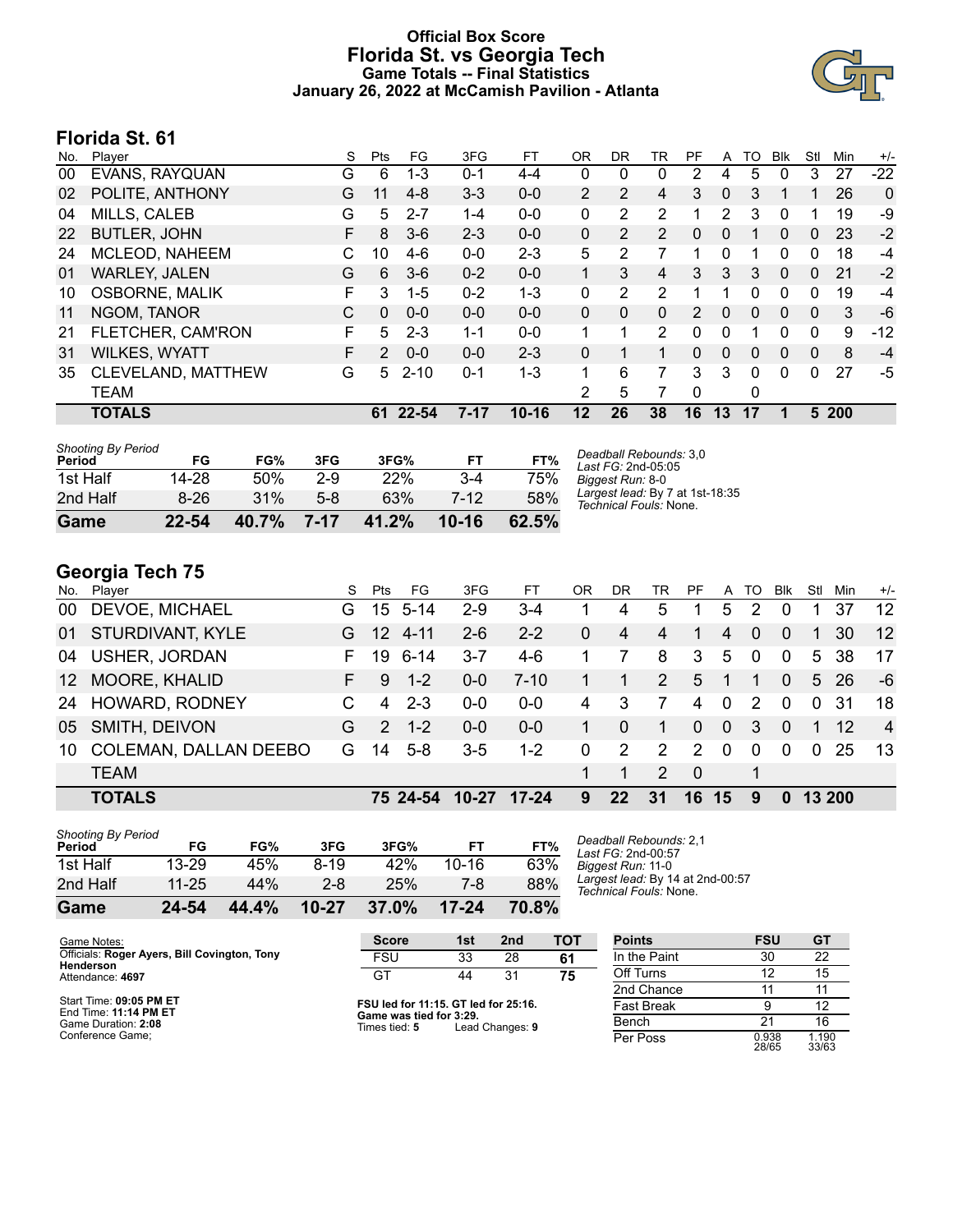### **Official Box Score Florida St. vs Georgia Tech First Half Statistics Only January 26, 2022 at McCamish Pavilion - Atlanta**



# **Florida St. 33**

| No. | Player                | S  | <b>Pts</b>    | <b>FG</b> | 3FG     | <b>FT</b> | <b>OR</b> | <b>DR</b> | <b>TR</b>      | PF             | A        | TO       | <b>Blk</b> | Stl          | Min | $+/-$ |
|-----|-----------------------|----|---------------|-----------|---------|-----------|-----------|-----------|----------------|----------------|----------|----------|------------|--------------|-----|-------|
| 00  | EVANS, RAYQUAN        | G  | 2             | 1-1       | $0 - 0$ | $0-0$     | 0         | 0         | 0              |                | 2        | 3        | 0          |              | 14  | $-7$  |
| 02  | POLITE, ANTHONY       | G  | $\mathbf{0}$  | $0 - 1$   | $0 - 0$ | $0 - 0$   | 0         | 0         | 0              | 2              | 0        | 2        | $\Omega$   | $\mathbf{0}$ | 11  | 1     |
| 04  | MILLS, CALEB          | G  | 5             | $2 - 6$   | 1-3     | $0 - 0$   | 0         | 2         | 2              |                | 2        | 2        | 0          | 0            | 16  | -9    |
| 22  | <b>BUTLER, JOHN</b>   | F  | 5             | $2 - 3$   | $1 - 2$ | $0 - 0$   | 0         | 1         | 1              | 0              | 0        |          | $\Omega$   | 0            | 11  | 3     |
| 24  | MCLEOD, NAHEEM        | C  | 7             | $3 - 5$   | $0 - 0$ | $1 - 1$   | 3         | 2         | 5              | 1              | 0        | 1        | $\Omega$   | $\Omega$     | 12  | -4    |
| 01  | <b>WARLEY, JALEN</b>  | G  | 6             | $3 - 5$   | $0 - 2$ | $0 - 0$   |           | 2         | 3              |                |          | 2        | $\Omega$   | 0            | 11  | $-11$ |
| 10  | <b>OSBORNE, MALIK</b> | F  | 2             | $1 - 4$   | $0 - 2$ | $0 - 0$   | 0         | 0         | 0              | 0              | 0        | 0        | $\Omega$   | 0            | 5   | -1    |
| 11  | NGOM, TANOR           | C  | $\Omega$      | $0 - 0$   | $0 - 0$ | $0 - 0$   | 0         | 0         | 0              | $\overline{2}$ | 0        | $\Omega$ | $\Omega$   | $\Omega$     | 3   | -6    |
| 21  | FLETCHER, CAM'RON     | F  | 2             | $1 - 1$   | $0 - 0$ | $0 - 0$   |           | 1         | $\overline{2}$ | 0              | 0        |          | 0          | 0            | 3   | $-14$ |
| 31  | <b>WILKES, WYATT</b>  | F. | $\mathcal{P}$ | $0 - 0$   | $0 - 0$ | $2 - 3$   | 0         | 1         |                | $\Omega$       | $\Omega$ | $\Omega$ | 0          | $\mathbf{0}$ | 7   | $-5$  |
| 35  | CLEVELAND, MATTHEW    | G  | 2             | $1 - 2$   | $0 - 0$ | $0 - 0$   | 1         | 3         | 4              | $\mathcal{P}$  | 2        | $\Omega$ | $\Omega$   | $\Omega$     | 7   | $-2$  |
|     | <b>TEAM</b>           |    |               |           |         |           | 0         | 3         | 3              | 0              |          | 0        |            |              |     |       |
|     | <b>TOTALS</b>         |    | 33            | $14 - 28$ | $2 - 9$ | $3 - 4$   | 6         | 15        | 21             | 10             |          | 12       | 0          | 1            | 100 |       |

| <b>Shooting By Period</b><br>Period | FG        | FG%   | 3FG   | 3FG%  | FТ        | FT%   | Deadball Rebounds: 3,0<br>Last FG Half: FSU 2nd-05:05 |
|-------------------------------------|-----------|-------|-------|-------|-----------|-------|-------------------------------------------------------|
| 1st Half                            | 14-28     | 50%   | $2-9$ | 22%   | $3-4$     | 75%   |                                                       |
| Game                                | $22 - 54$ | 40.7% | 7-17  | 41.2% | $10 - 16$ | 62.5% |                                                       |

# **Georgia Tech 44**

|     | <b>TOTALS</b>                |    |               | 44 13-29 | $8 - 19$ | $10-16$   | 6   | 7            | 13                    | 6            | 8            | 3            | $\bf{0}$     |          | 10 100    |       |
|-----|------------------------------|----|---------------|----------|----------|-----------|-----|--------------|-----------------------|--------------|--------------|--------------|--------------|----------|-----------|-------|
|     | <b>TEAM</b>                  |    |               |          |          |           | 0   | $\mathbf 0$  | $\Omega$              | -0           |              | 0            |              |          |           |       |
| 10  | <b>COLEMAN, DALLAN DEEBO</b> | G. | 12            | $4 - 7$  | $3 - 5$  | $1 - 2$   | 0   | 1            |                       | 1.           | $\Omega$     | $\mathbf{0}$ | $\Omega$     | $\Omega$ | 12        | - 0   |
|     | 05 SMITH, DEIVON             | G  | $\Omega$      | $0 - 0$  | $0 - 0$  | $0 - 0$   | 1   | $\mathbf{0}$ | 1                     | $\Omega$     | $\mathbf{0}$ | 1            | $\Omega$     | 1        | 6         | -1    |
|     | 24 HOWARD, RODNEY            |    | $\mathcal{P}$ | -1-1     | $0-0$    | $0 - 0$   | 2   | 0            | $\mathbf{2}^{\prime}$ | 3            | $\Omega$     | 1            | $\Omega$     | $\Omega$ | 16        | -11   |
|     | 12 MOORE, KHALID             | F. | $\mathcal{P}$ | $0 - 1$  | $0 - 0$  | $2 - 4$   |     | $\mathbf{0}$ | 1                     | 1            | $\Omega$     | $\mathbf{1}$ | $\Omega$     |          | 3 12      | -3    |
| 04  | <b>USHER, JORDAN</b>         | F. | 10            | $3-9$    | $2-6$    | $2 - 4$   |     | 1            | 2                     | $\mathbf 0$  | 3            | $\mathbf 0$  | $\Omega$     | 4        | <b>20</b> | -11   |
|     | 01 STURDIVANT, KYLE          | G  | 7             | $2 - 5$  | $1 - 4$  | $2 - 2$   | 0   | 2            | $\mathbf{2}$          | $\mathbf{0}$ | -1           | $\Omega$     | $\mathbf{0}$ |          | 14        | 12    |
| 00  | <b>DEVOE, MICHAEL</b>        | G  | 11            | $3-6$    | 2-4      | $3 - 4$   |     | 3            | 4                     |              | 4            | 0            | $\Omega$     |          | 20        | -11   |
| No. | .<br>Player                  | S. | <b>Pts</b>    | FG       | 3FG      | <b>FT</b> | OR. | DR.          | TR                    | <b>PF</b>    |              | A TO         | <b>Blk</b>   | Stl      | Min.      | $+/-$ |

| <b>Shooting By Period</b> |       |       |           |       |           |       |
|---------------------------|-------|-------|-----------|-------|-----------|-------|
| Period                    | FG    | FG%   | 3FG       | 3FG%  |           | FT%   |
| 1st Half                  | 13-29 | 45%   | $8 - 19$  | 42%   | $10 - 16$ | 63%   |
| Game                      | 24-54 | 44.4% | $10 - 27$ | 37.0% | $17-24$   | 70.8% |

*Deadball Rebounds:* 2,1 *Last FG Half:* GT 2nd-00:57

| Game Notes:                                               | <b>Score</b> | 1st | 2 <sub>nd</sub> | TOT | <b>Points (This Period)</b> | <b>FSU</b>     | GT            |
|-----------------------------------------------------------|--------------|-----|-----------------|-----|-----------------------------|----------------|---------------|
| Officials: Roger Ayers, Bill Covington, Tony<br>Henderson | <b>FSU</b>   | 33  | 28              | 61  | In the Paint                | 24             |               |
| Attendance: 4697                                          | GT           | 44  | 31              | 75  | Off Turns                   |                | 12            |
|                                                           |              |     |                 |     | 2nd Chance                  |                |               |
| Start Time: 09:05 PM ET<br>End Time: 11:14 PM ET          |              |     |                 |     | <b>Fast Break</b>           |                |               |
| Game Duration: 2:08                                       |              |     |                 |     | Bench                       |                | 12            |
| Conference Game:                                          |              |     |                 |     | Per Poss                    | 0.917<br>16/36 | .375<br>18/32 |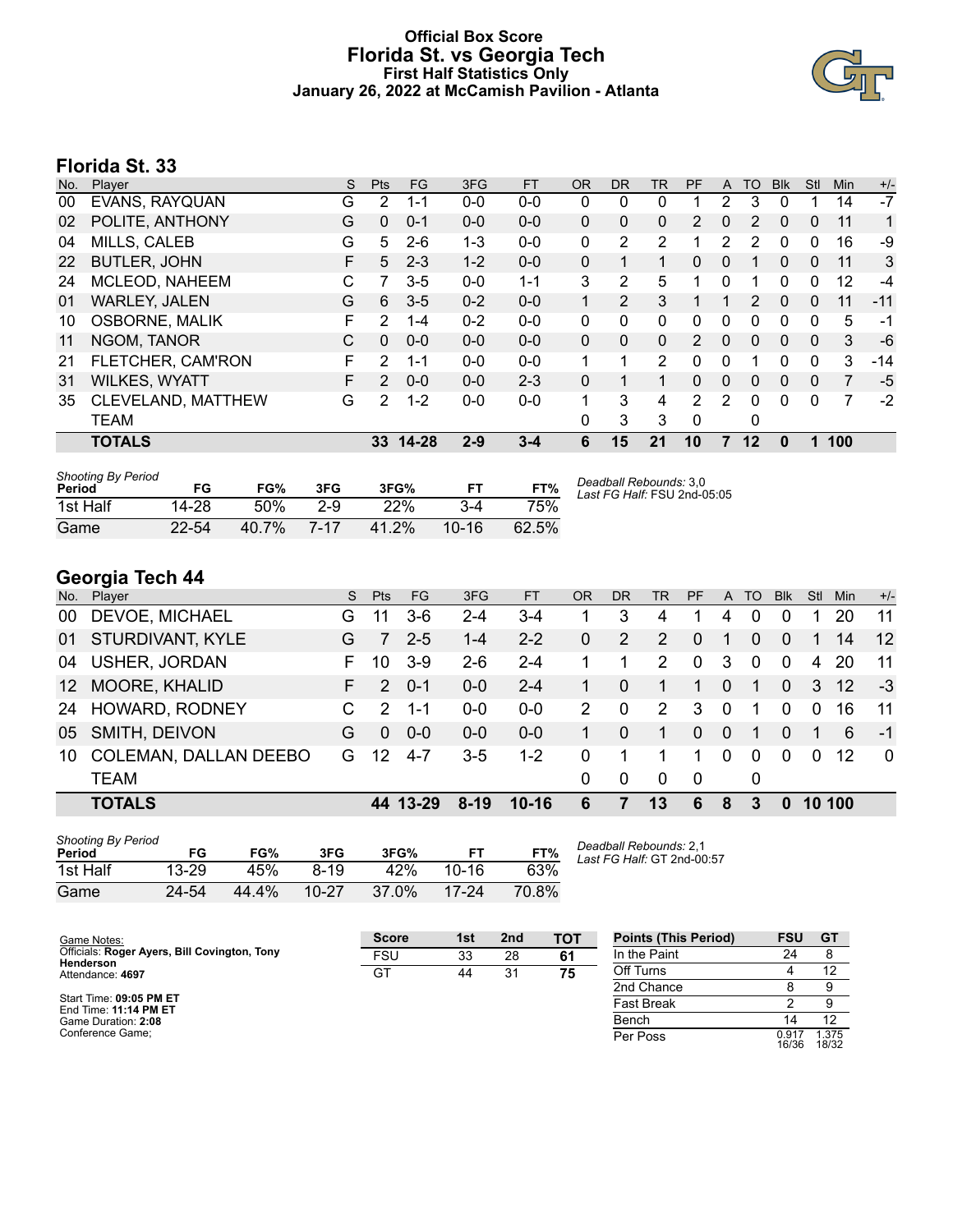## **Official Play-By-Play Florida St. vs Georgia Tech First Half January 26, 2022 at McCamish Pavilion - Atlanta**



#### **Period 1**

<mark>Startersː</mark><br>Florida St.: 0 EVANS,RAYQUAN (G); 2 POLITE,ANTHONY (G); 4 MILLS,CALEB (G); 22 BUTLER,JOHN (F); 24 MCLEOD,NAHEEM (C);<br>Georgia Tech: 0 DEVOE,MICHAEL (G); 1 STURDIVANT,KYLE (G); 4 USHER,JORDAN (F); 12 MOORE,KHALID

| Time           | <b>VISITORS: Florida St.</b>                        | <b>Score</b> | <b>Margin</b>  | <b>HOME: Georgia Tech</b>               |
|----------------|-----------------------------------------------------|--------------|----------------|-----------------------------------------|
| 19:40          | GOOD! LAYUP by MCLEOD, NAHEEM [PNT]                 | $0 - 2$      | V <sub>2</sub> |                                         |
| 19:40          | ASSIST by EVANS, RAYQUAN                            |              |                |                                         |
| 19:40          |                                                     |              |                | FOUL (PERSONAL) by HOWARD, RODNEY       |
| 19:39          | GOOD! FT by MCLEOD, NAHEEM                          | $0 - 3$      | $V_3$          |                                         |
| 19:16          |                                                     |              |                | MISSED 3PTR by STURDIVANT, KYLE         |
| 19:12          | REBOUND (DEF) by BUTLER, JOHN                       |              |                |                                         |
| 19:04          | GOOD! LAYUP by MILLS, CALEB                         | $0-5$        | V <sub>5</sub> |                                         |
| 18:45          |                                                     |              |                | MISSED 3PTR by DEVOE, MICHAEL           |
| 18:41          | REBOUND (DEF) by MCLEOD, NAHEEM                     |              |                |                                         |
| 18:35          | GOOD! LAYUP by EVANS, RAYQUAN [PNT]                 | $0 - 7$      | V <sub>7</sub> |                                         |
| 18:35          | ASSIST by MILLS, CALEB                              |              |                |                                         |
| 18:26          | FOUL (PERSONAL) by MCLEOD, NAHEEM                   |              |                |                                         |
| 18:25          |                                                     | $1 - 7$      | $V_6$          | GOOD! FT by MOORE, KHALID               |
| 18:25          | SUB OUT: EVANS, RAYQUAN                             |              |                |                                         |
| 18:25          | SUB IN: WARLEY, JALEN                               |              |                |                                         |
| 18:25          |                                                     |              |                | MISSED FT by MOORE, KHALID              |
| 18:23<br>18:11 |                                                     | $4 - 7$      | V <sub>3</sub> | REBOUND (OFF) by HOWARD, RODNEY         |
| 18:11          |                                                     |              |                | GOOD! 3PTR by USHER, JORDAN             |
| 17:50          | GOOD! JUMPER by WARLEY, JALEN [PNT]                 | $4 - 9$      | V <sub>5</sub> | ASSIST by STURDIVANT, KYLE              |
| 17:31          |                                                     |              |                | MISSED 3PTR by USHER, JORDAN            |
| 17:28          | REBOUND (DEF) by MILLS, CALEB                       |              |                |                                         |
| 17:07          | MISSED JUMPER by POLITE, ANTHONY                    |              |                |                                         |
| 17:04          | REBOUND (OFF) by MCLEOD, NAHEEM                     |              |                |                                         |
| 17:03          | MISSED DUNK by MCLEOD, NAHEEM                       |              |                |                                         |
| 17:01          |                                                     |              |                | REBOUND (DEF) by STURDIVANT, KYLE       |
| 16:46          |                                                     | $7-9$        | V <sub>2</sub> | GOOD! 3PTR by DEVOE, MICHAEL            |
| 16:46          |                                                     |              |                | ASSIST by USHER, JORDAN                 |
| 16:21          | GOOD! 3PTR by BUTLER, JOHN                          | $7 - 12$     | V <sub>5</sub> |                                         |
| 16:21          | ASSIST by MILLS, CALEB                              |              |                |                                         |
| 15:50          |                                                     | $10 - 12$    | V <sub>2</sub> | GOOD! 3PTR by USHER, JORDAN             |
| 15:50          |                                                     |              |                | ASSIST by DEVOE, MICHAEL                |
| 15:39          | SUB OUT: MCLEOD, NAHEEM                             |              |                |                                         |
| 15:39          | SUB IN: OSBORNE, MALIK                              |              |                |                                         |
| 15:39          |                                                     |              |                |                                         |
| 15:19          |                                                     |              |                | FOUL (PERSONAL) by MOORE, KHALID        |
| 15:12          | MISSED 3PTR by OSBORNE, MALIK                       |              |                |                                         |
| 15:09          |                                                     |              |                | REBOUND (DEF) by STURDIVANT, KYLE       |
| 14:44          |                                                     |              |                | MISSED JUMPER by USHER, JORDAN          |
| 14:41          | REBOUND (DEF) by MILLS, CALEB                       |              |                |                                         |
| 14:31          | MISSED 3PTR by BUTLER, JOHN                         |              |                |                                         |
| 14:25          | REBOUND (OFF) by WARLEY, JALEN                      |              |                |                                         |
| 14:25          | GOOD! LAYUP by WARLEY, JALEN                        | $10 - 14$    | V <sub>4</sub> |                                         |
| 14:00          |                                                     | $13 - 14$    | V <sub>1</sub> | GOOD! 3PTR by STURDIVANT, KYLE          |
| 13:36          | TURNOVER (LOSTBALL) by POLITE, ANTHONY              |              |                |                                         |
| 13:36          |                                                     |              |                | STEAL by USHER, JORDAN                  |
| 13:33          | FOUL (PERSONAL) by POLITE, ANTHONY                  |              |                |                                         |
| 13:33          |                                                     |              |                | MISSED FT by USHER, JORDAN              |
| 13:33          |                                                     |              |                | REBOUND (OFF) by TEAM                   |
| 13:33          | SUB OUT: WARLEY, JALEN                              |              |                |                                         |
| 13:33          | SUB OUT: POLITE, ANTHONY                            |              |                |                                         |
| 13:33          | SUB OUT: BUTLER, JOHN                               |              |                |                                         |
| 13:33          | SUB IN: EVANS, RAYQUAN                              |              |                |                                         |
| 13:33<br>13:33 | SUB IN: WILKES, WYATT<br>SUB IN: CLEVELAND, MATTHEW |              |                |                                         |
| 13:33          |                                                     |              |                | MISSED FT by USHER, JORDAN              |
| 13:32          | REBOUND (DEF) by CLEVELAND, MATTHEW                 |              |                |                                         |
| 13:13          | MISSED JUMPER by CLEVELAND, MATTHEW                 |              |                |                                         |
| 13:09          |                                                     |              |                | REBOUND (DEF) by DEVOE, MICHAEL         |
| 12:58          | FOUL (PERSONAL) by CLEVELAND, MATTHEW               |              |                |                                         |
| 12:54          |                                                     |              |                | MISSED LAYUP by MOORE, KHALID           |
| 12:54          | REBOUND (DEF) by TEAM                               |              |                |                                         |
| 12:53          |                                                     |              |                | SUB OUT: MOORE, KHALID                  |
| 12:53          |                                                     |              |                | SUB IN: COLEMAN, DALLAN QUOT;DEEBOQUOT; |
| 12:37          | TURNOVER (BADPASS) by MILLS, CALEB                  |              |                |                                         |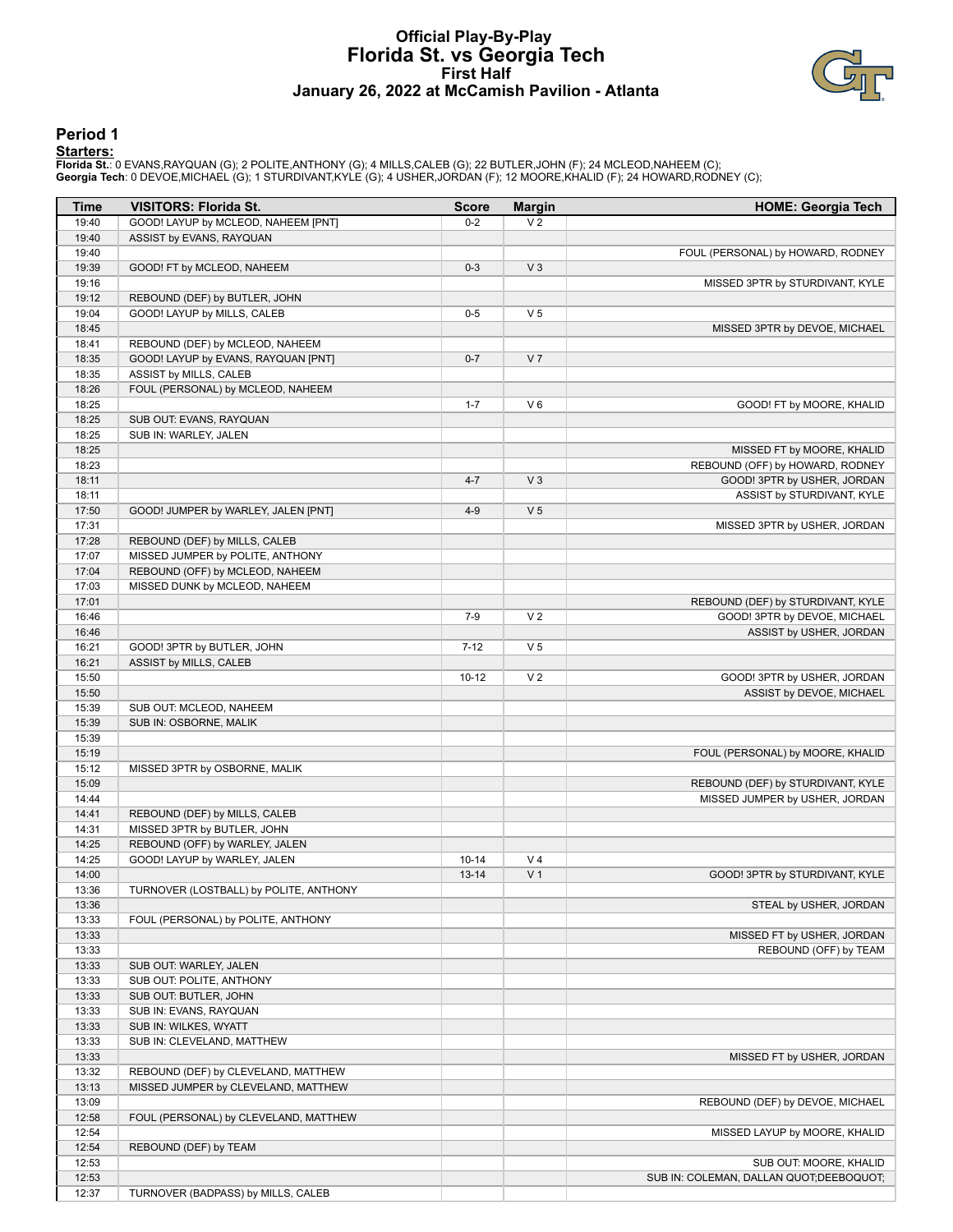| <b>Time</b>    | <b>VISITORS: Florida St.</b>                                             | <b>Score</b> | <b>Margin</b>  | <b>HOME: Georgia Tech</b>                                       |
|----------------|--------------------------------------------------------------------------|--------------|----------------|-----------------------------------------------------------------|
| 12:37          |                                                                          |              |                | STEAL by USHER, JORDAN                                          |
| 12:32          |                                                                          | $15 - 14$    | H <sub>1</sub> | GOOD! LAYUP by COLEMAN, DALLAN QUOT;DEEBOQUOT; [FB]             |
| 12:32          |                                                                          |              |                | ASSIST by DEVOE, MICHAEL                                        |
| 12:13          | MISSED 3PTR by OSBORNE, MALIK                                            |              |                |                                                                 |
| 12:08<br>12:08 | REBOUND (OFF) by CLEVELAND, MATTHEW<br>GOOD! LAYUP by CLEVELAND, MATTHEW | $15-16$      | V <sub>1</sub> |                                                                 |
| 11:46          |                                                                          | $17-16$      | H <sub>1</sub> | GOOD! LAYUP by HOWARD, RODNEY                                   |
| 11:46          |                                                                          |              |                | ASSIST by USHER, JORDAN                                         |
| 11:33          | MISSED JUMPER by OSBORNE, MALIK                                          |              |                |                                                                 |
| 11:31          |                                                                          |              |                | REBOUND (DEF) by DEVOE, MICHAEL                                 |
| 11:25          |                                                                          |              |                | MISSED 3PTR by STURDIVANT, KYLE                                 |
| 11:21          |                                                                          |              |                | REBOUND (OFF) by HOWARD, RODNEY                                 |
| 11:03          |                                                                          |              |                | MISSED 3PTR by STURDIVANT, KYLE                                 |
| 10:58          | REBOUND (DEF) by WILKES, WYATT                                           |              |                |                                                                 |
| 10:51          | GOOD! DUNK by OSBORNE, MALIK [PNT]                                       | $17-18$      | V <sub>1</sub> |                                                                 |
| 10:51<br>10:49 | ASSIST by CLEVELAND, MATTHEW                                             |              |                | TIMEOUT 30SEC                                                   |
| 10:49          |                                                                          |              |                |                                                                 |
| 10:49          |                                                                          |              |                | SUB OUT: STURDIVANT, KYLE                                       |
| 10:49          |                                                                          |              |                | SUB IN: SMITH, DEIVON                                           |
| 10:49          | SUB OUT: MILLS, CALEB                                                    |              |                |                                                                 |
| 10:49          | SUB OUT: OSBORNE, MALIK                                                  |              |                |                                                                 |
| 10:49          | SUB IN: MCLEOD, NAHEEM                                                   |              |                |                                                                 |
| 10:49          | SUB IN: POLITE, ANTHONY                                                  |              |                |                                                                 |
| 10:35          |                                                                          |              |                | MISSED 3PTR by COLEMAN, DALLAN QUOT;DEEBOQUOT;                  |
| 10:31          |                                                                          |              |                | REBOUND (OFF) by DEVOE, MICHAEL                                 |
| 10:28          |                                                                          | $20 - 18$    | H <sub>2</sub> | GOOD! 3PTR by COLEMAN, DALLAN QUOT; DEEBOQUOT;                  |
| 10:28          |                                                                          |              |                | ASSIST by USHER, JORDAN                                         |
| 10:12<br>10:11 | MISSED FT by WILKES, WYATT                                               |              |                | FOUL (PERSONAL) by HOWARD, RODNEY                               |
| 10:11          | REBOUND (OFF) by TEAM                                                    |              |                |                                                                 |
| 10:11          | GOOD! FT by WILKES, WYATT                                                | $20-19$      | H <sub>1</sub> |                                                                 |
| 10:11          | GOOD! FT by WILKES, WYATT                                                | $20 - 20$    | T.             |                                                                 |
| 10:11          |                                                                          |              |                | SUB OUT: HOWARD, RODNEY                                         |
| 10:11          |                                                                          |              |                | SUB IN: MOORE, KHALID                                           |
| 09:48          |                                                                          |              |                | MISSED JUMPER by COLEMAN, DALLAN QUOT;DEEBOQUOT;                |
| 09:45          | REBOUND (DEF) by CLEVELAND, MATTHEW                                      |              |                |                                                                 |
| 09:34          |                                                                          |              |                | FOUL (PERSONAL) by DEVOE, MICHAEL                               |
| 09:21          | GOOD! DUNK by MCLEOD, NAHEEM                                             | $20 - 22$    | V <sub>2</sub> |                                                                 |
| 09:21<br>09:02 | ASSIST by CLEVELAND, MATTHEW                                             |              |                |                                                                 |
| 09:00          |                                                                          |              |                | MISSED 3PTR by DEVOE, MICHAEL<br>REBOUND (OFF) by MOORE, KHALID |
| 08:51          |                                                                          | $22 - 22$    | $\top$         | GOOD! LAYUP by DEVOE, MICHAEL                                   |
| 08:34          | TURNOVER (BADPASS) by EVANS, RAYQUAN                                     |              |                |                                                                 |
| 08:34          |                                                                          |              |                | STEAL by SMITH, DEIVON                                          |
| 08:30          |                                                                          |              |                | MISSED 3PTR by COLEMAN, DALLAN QUOT;DEEBOQUOT;                  |
| 08:26          | REBOUND (DEF) by CLEVELAND, MATTHEW                                      |              |                |                                                                 |
| 08:15          | MISSED LAYUP by MCLEOD, NAHEEM                                           |              |                |                                                                 |
| 08:12          | REBOUND (OFF) by MCLEOD, NAHEEM                                          |              |                |                                                                 |
| 08:12          | TURNOVER (LOSTBALL) by MCLEOD, NAHEEM                                    |              |                |                                                                 |
| 08:12<br>08:11 |                                                                          |              |                | STEAL by MOORE, KHALID<br>TURNOVER (LOSTBALL) by SMITH, DEIVON  |
| 08:10          |                                                                          |              |                | SUB OUT: COLEMAN, DALLAN QUOT;DEEBOQUOT;                        |
| 08:10          |                                                                          |              |                | SUB IN: HOWARD, RODNEY                                          |
| 08:10          | SUB OUT: EVANS, RAYQUAN                                                  |              |                |                                                                 |
| 08:10          | SUB OUT: WILKES, WYATT                                                   |              |                |                                                                 |
| 08:10          | SUB OUT: CLEVELAND, MATTHEW                                              |              |                |                                                                 |
| 08:10          | SUB IN: WARLEY, JALEN                                                    |              |                |                                                                 |
| 08:10          | SUB IN: MILLS, CALEB                                                     |              |                |                                                                 |
| 08:10          | SUB IN: BUTLER, JOHN                                                     |              |                |                                                                 |
| 07:57          | MISSED JUMPER by MILLS, CALEB                                            |              |                |                                                                 |
| 07:55          | REBOUND (OFF) by MCLEOD, NAHEEM                                          |              |                |                                                                 |
| 07:54<br>07:45 | GOOD! DUNK by MCLEOD, NAHEEM [PNT]<br>FOUL (PERSONAL) by WARLEY, JALEN   | $22 - 24$    | V <sub>2</sub> |                                                                 |
| 07:45          |                                                                          |              |                |                                                                 |
| 07:24          |                                                                          |              |                | MISSED 3PTR by USHER, JORDAN                                    |
| 07:22          | REBOUND (DEF) by TEAM                                                    |              |                |                                                                 |
| 07:05          | TURNOVER (LOSTBALL) by MILLS, CALEB                                      |              |                |                                                                 |
| 06:56          |                                                                          |              |                | FOUL (OFF) by HOWARD, RODNEY                                    |
| 06:56          |                                                                          |              |                | TURNOVER (OFFENSIVE) by HOWARD, RODNEY                          |
| 06:56          |                                                                          |              |                | SUB OUT: HOWARD, RODNEY                                         |
| 06:56          |                                                                          |              |                | SUB IN: COLEMAN, DALLAN QUOT;DEEBOQUOT;                         |
| 06:56          | SUB OUT: MILLS, CALEB                                                    |              |                |                                                                 |
| 06:56          | SUB IN: CLEVELAND, MATTHEW                                               |              |                |                                                                 |
| 06:46<br>06:46 | TURNOVER (BADPASS) by POLITE, ANTHONY                                    |              |                | STEAL by MOORE, KHALID                                          |
|                |                                                                          |              |                |                                                                 |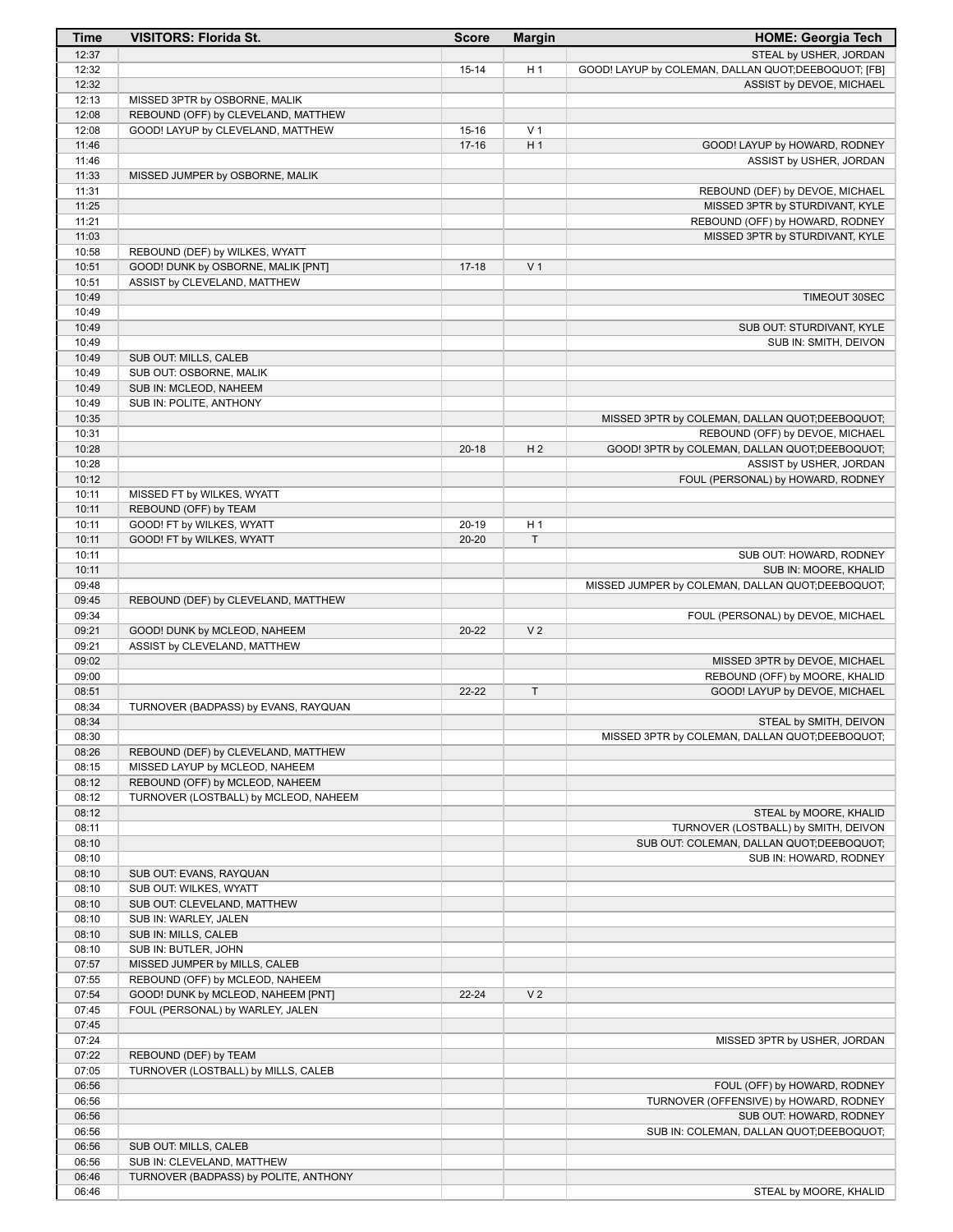| Time           | <b>VISITORS: Florida St.</b>                                                   | <b>Score</b>       | <b>Margin</b>  | <b>HOME: Georgia Tech</b>                                          |
|----------------|--------------------------------------------------------------------------------|--------------------|----------------|--------------------------------------------------------------------|
| 06:42          |                                                                                |                    |                | MISSED 3PTR by USHER, JORDAN                                       |
| 06:37          |                                                                                |                    |                | REBOUND (OFF) by SMITH, DEIVON                                     |
| 06:33          | FOUL (PERSONAL) by POLITE, ANTHONY                                             |                    |                |                                                                    |
| 06:33<br>06:33 | SUB OUT: POLITE, ANTHONY                                                       | 23-24              | V <sub>1</sub> | GOOD! FT by MOORE, KHALID                                          |
| 06:33          | SUB IN: EVANS, RAYQUAN                                                         |                    |                |                                                                    |
| 06:33          |                                                                                |                    |                | MISSED FT by MOORE, KHALID                                         |
| 06:32          | REBOUND (DEF) by TEAM                                                          |                    |                |                                                                    |
| 06:15          | TURNOVER (BADPASS) by BUTLER, JOHN                                             |                    |                |                                                                    |
| 06:15          |                                                                                |                    |                | STEAL by DEVOE, MICHAEL                                            |
| 06:13          | FOUL (PERSONAL) by EVANS, RAYQUAN                                              |                    | $\mathsf{T}$   |                                                                    |
| 06:13<br>06:13 |                                                                                | 24-24<br>$25 - 24$ | H <sub>1</sub> | GOOD! FT by DEVOE, MICHAEL [FB]<br>GOOD! FT by DEVOE, MICHAEL [FB] |
| 06:13          | TIMEOUT 30SEC                                                                  |                    |                |                                                                    |
| 06:05          | GOOD! DUNK by BUTLER, JOHN [PNT]                                               | $25 - 26$          | V <sub>1</sub> |                                                                    |
| 06:05          | ASSIST by WARLEY, JALEN                                                        |                    |                |                                                                    |
| 05:43          |                                                                                |                    |                | MISSED 3PTR by USHER, JORDAN                                       |
| 05:39          |                                                                                |                    |                | REBOUND (OFF) by USHER, JORDAN                                     |
| 05:38          |                                                                                |                    |                | MISSED JUMPER by USHER, JORDAN                                     |
| 05:35<br>05:29 | REBOUND (DEF) by MCLEOD, NAHEEM<br>MISSED 3PTR by WARLEY, JALEN                |                    |                |                                                                    |
| 05:26          |                                                                                |                    |                | REBOUND (DEF) by TEAM                                              |
| 05:26          | FOUL (PERSONAL) by CLEVELAND, MATTHEW                                          |                    |                |                                                                    |
| 05:26          | SUB OUT: CLEVELAND, MATTHEW                                                    |                    |                |                                                                    |
| 05:26          | SUB IN: MILLS, CALEB                                                           |                    |                |                                                                    |
| 05:26          |                                                                                | 26-26              | Т              | GOOD! FT by COLEMAN, DALLAN QUOT;DEEBOQUOT;                        |
| 05:26          | SUB OUT: MCLEOD, NAHEEM                                                        |                    |                |                                                                    |
| 05:26<br>05:26 | SUB IN: NGOM, TANOR                                                            |                    |                | MISSED FT by COLEMAN, DALLAN QUOT;DEEBOQUOT;                       |
| 05:24          | REBOUND (DEF) by WARLEY, JALEN                                                 |                    |                |                                                                    |
| 05:18          | TURNOVER (LOSTBALL) by EVANS, RAYQUAN                                          |                    |                |                                                                    |
| 05:18          |                                                                                |                    |                | STEAL by MOORE, KHALID                                             |
| 05:04          |                                                                                |                    |                | TURNOVER (BADPASS) by MOORE, KHALID                                |
| 05:04          | STEAL by EVANS, RAYQUAN                                                        |                    |                |                                                                    |
| 05:00          | GOOD! LAYUP by WARLEY, JALEN [FB]                                              | 26-28              | V <sub>2</sub> |                                                                    |
| 05:00          | ASSIST by EVANS, RAYQUAN                                                       |                    |                |                                                                    |
| 04:54<br>04:54 |                                                                                |                    |                | SUB OUT: SMITH, DEIVON<br>SUB IN: STURDIVANT, KYLE                 |
| 04:54          |                                                                                |                    |                | SUB OUT: MOORE, KHALID                                             |
| 04:54          |                                                                                |                    |                | SUB IN: HOWARD, RODNEY                                             |
| 04:28          | FOUL (PERSONAL) by NGOM, TANOR                                                 |                    |                |                                                                    |
| 04:28          | SUB IN: FLETCHER, CAM'RON                                                      |                    |                |                                                                    |
| 04:28          | SUB OUT: WARLEY, JALEN                                                         |                    |                |                                                                    |
| 04:28          |                                                                                | 27-28              | V <sub>1</sub> | GOOD! FT by USHER, JORDAN                                          |
| 04:28<br>04:28 | SUB OUT: BUTLER, JOHN<br>SUB IN: WILKES, WYATT                                 |                    |                |                                                                    |
| 04:28          |                                                                                | 28-28              | $\mathsf{T}$   | GOOD! FT by USHER, JORDAN                                          |
| 04:07          |                                                                                |                    |                | FOUL (PERSONAL) by COLEMAN, DALLAN QUOT;DEEBOQUOT;                 |
| 03:55          | MISSED 3PTR by MILLS, CALEB                                                    |                    |                |                                                                    |
| 03:52          |                                                                                |                    |                | REBOUND (DEF) by DEVOE, MICHAEL                                    |
| 03:32          |                                                                                | $31 - 28$          | $H_3$          | GOOD! 3PTR by COLEMAN, DALLAN QUOT;DEEBOQUOT;                      |
| 03:32          |                                                                                |                    |                | ASSIST by DEVOE, MICHAEL                                           |
| 03:23<br>03:23 | TURNOVER (LOSTBALL) by EVANS, RAYQUAN                                          |                    |                | STEAL by STURDIVANT, KYLE                                          |
| 03:19          |                                                                                | 33-28              | H <sub>5</sub> | GOOD! LAYUP by STURDIVANT, KYLE [FB]                               |
| 02:59          | MISSED 3PTR by MILLS, CALEB                                                    |                    |                |                                                                    |
| 02:57          | REBOUND (OFF) by FLETCHER, CAM'RON                                             |                    |                |                                                                    |
| 02:57          | GOOD! LAYUP by FLETCHER, CAM'RON                                               | 33-30              | H <sub>3</sub> |                                                                    |
| 02:40          | FOUL (PERSONAL) by MILLS, CALEB                                                |                    |                |                                                                    |
| 02:40          |                                                                                |                    |                |                                                                    |
| 02:40          | SUB OUT: WILKES, WYATT                                                         |                    |                |                                                                    |
| 02:40<br>02:40 | SUB IN: WARLEY, JALEN                                                          | 34-30              | H4             |                                                                    |
| 02:40          |                                                                                | 35-30              | H <sub>5</sub> | GOOD! FT by STURDIVANT, KYLE<br>GOOD! FT by STURDIVANT, KYLE       |
| 02:28          | MISSED JUMPER by MILLS, CALEB                                                  |                    |                |                                                                    |
| 02:25          |                                                                                |                    |                | REBOUND (DEF) by USHER, JORDAN                                     |
| 02:19          | FOUL (PERSONAL) by NGOM, TANOR                                                 |                    |                |                                                                    |
| 02:19          |                                                                                | 36-30              | H <sub>6</sub> | GOOD! FT by DEVOE, MICHAEL                                         |
| 02:19          | SUB OUT: NGOM, TANOR                                                           |                    |                |                                                                    |
| 02:19          | SUB IN: MCLEOD, NAHEEM                                                         |                    |                |                                                                    |
| 02:19<br>02:18 |                                                                                |                    |                | MISSED FT by DEVOE, MICHAEL                                        |
| 02:02          | REBOUND (DEF) by FLETCHER, CAM'RON<br>TURNOVER (LOSTBALL) by FLETCHER, CAM'RON |                    |                |                                                                    |
| 02:02          |                                                                                |                    |                | STEAL by USHER, JORDAN                                             |
| 01:54          |                                                                                | 39-30              | H9             | GOOD! 3PTR by DEVOE, MICHAEL [FB]                                  |
| 01:36          | MISSED 3PTR by WARLEY, JALEN                                                   |                    |                |                                                                    |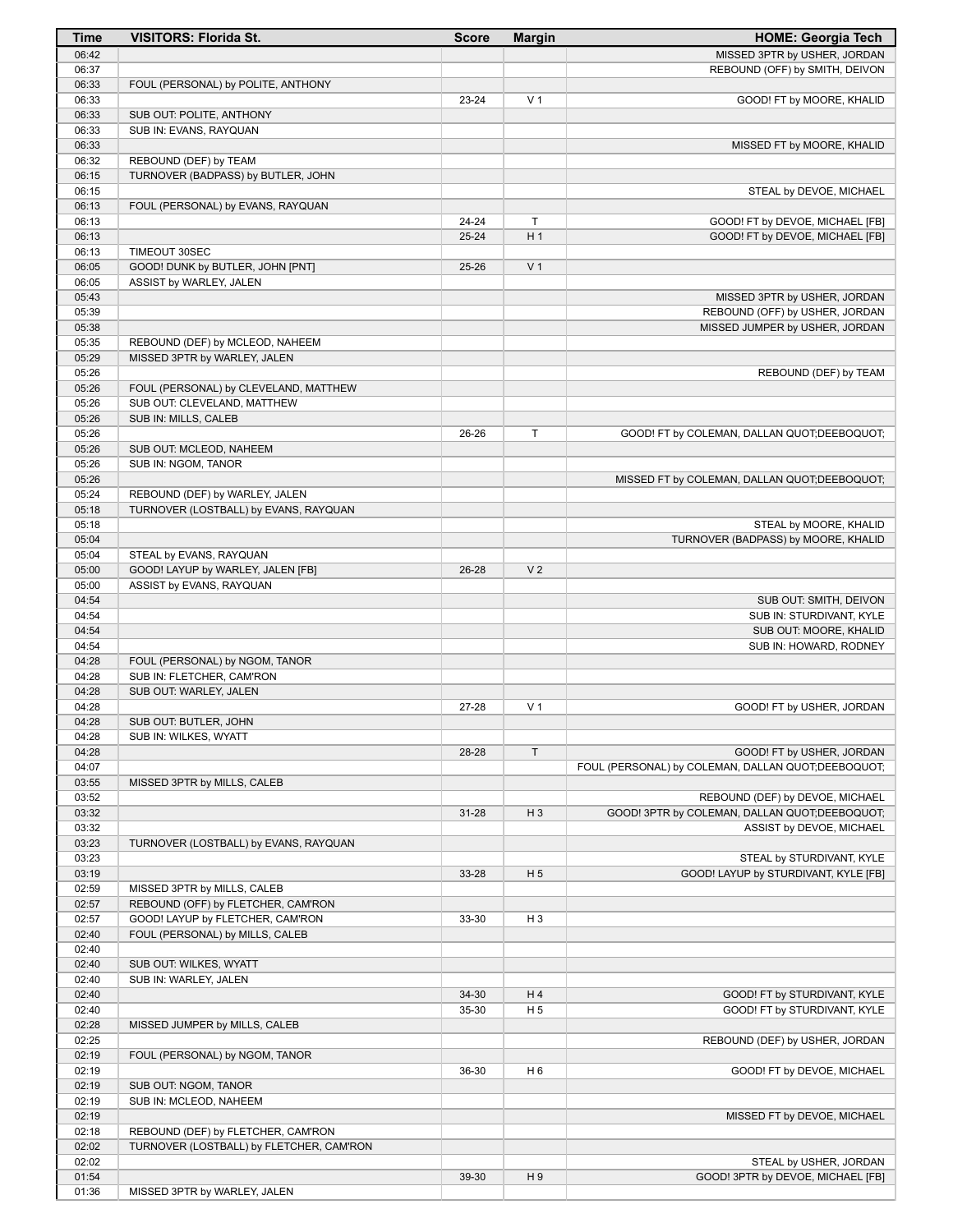| <b>Time</b> | <b>VISITORS: Florida St.</b>         | <b>Score</b> | <b>Margin</b> | <b>HOME: Georgia Tech</b>                        |
|-------------|--------------------------------------|--------------|---------------|--------------------------------------------------|
| 01:32       |                                      |              |               | REBOUND (DEF) by COLEMAN, DALLAN QUOT;DEEBOQUOT; |
| 01:14       |                                      | 42-30        | H 12          | GOOD! 3PTR by COLEMAN, DALLAN QUOT;DEEBOQUOT;    |
| 01:14       |                                      |              |               | ASSIST by DEVOE, MICHAEL                         |
| 00:58       | TURNOVER (BADPASS) by WARLEY, JALEN  |              |               |                                                  |
| 00:58       | SUB OUT: FLETCHER, CAM'RON           |              |               |                                                  |
| 00:58       | SUB IN: BUTLER, JOHN                 |              |               |                                                  |
| 00:33       |                                      | 44-30        | H 14          | GOOD! JUMPER by USHER, JORDAN                    |
| 00:14       | TURNOVER (LOSTBALL) by WARLEY, JALEN |              |               |                                                  |
| 00:14       |                                      |              |               | STEAL by USHER, JORDAN                           |
| 00:09       |                                      |              |               | MISSED LAYUP by DEVOE, MICHAEL                   |
| 00:06       | REBOUND (DEF) by WARLEY, JALEN       |              |               |                                                  |
| 00:01       | GOOD! 3PTR by MILLS, CALEB           | 44-33        | H 11          |                                                  |

# **Florida St. 33, Georgia Tech 44**

| <b>Points (This Period)</b> | <b>FSU</b>     | GT             |
|-----------------------------|----------------|----------------|
| In the Paint                | 24             |                |
| Off Turns                   |                | 12             |
| 2nd Chance                  |                |                |
| <b>Fast Break</b>           |                |                |
| Bench                       | 14             | 12             |
| Per Poss                    | 0.917<br>16/36 | 1.375<br>18/32 |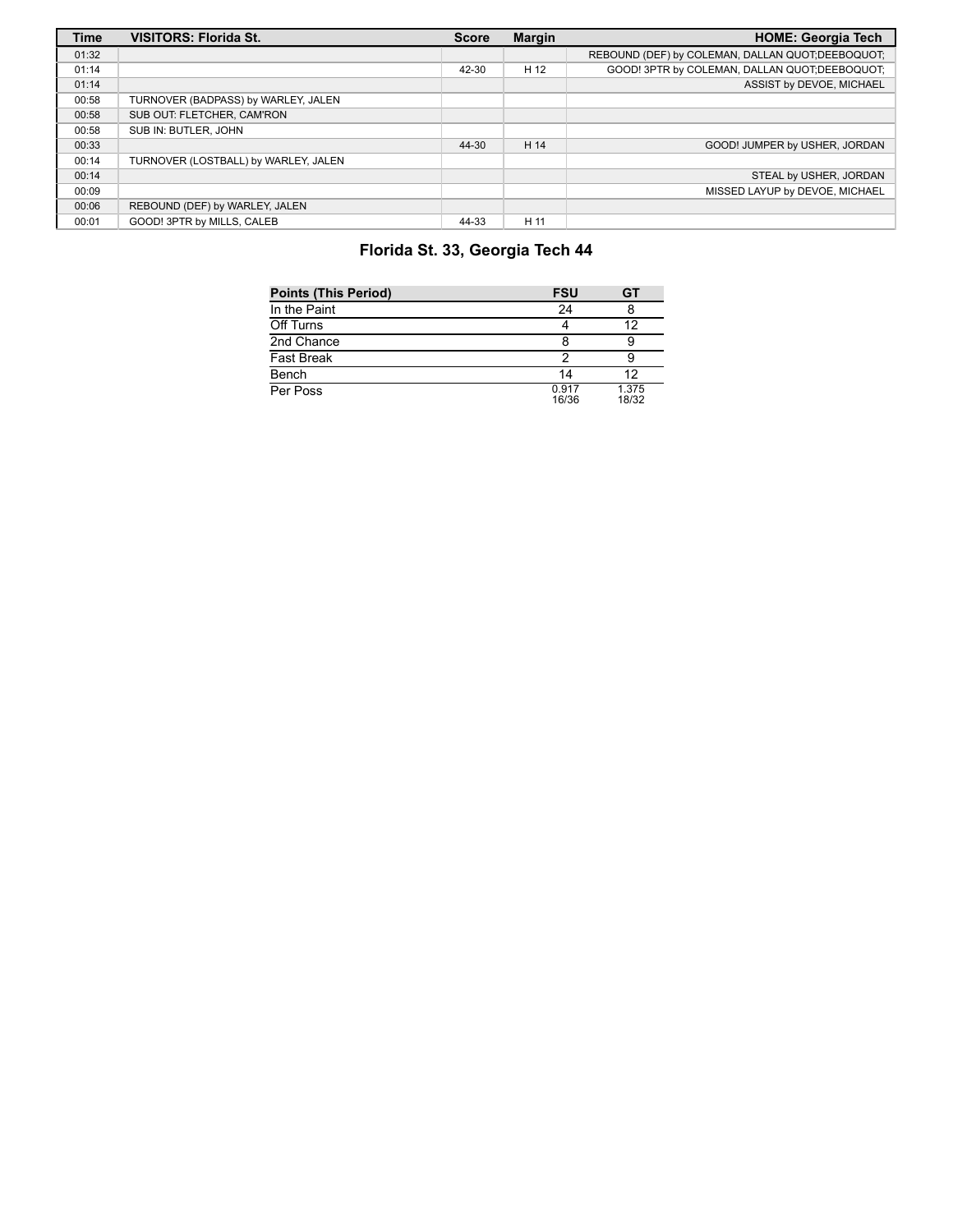# **Official Box Score Florida St. vs Georgia Tech Second Half Statistics Only January 26, 2022 at McCamish Pavilion - Atlanta**



# **Florida St. 28**

| No. | Player                | S  | Pts      | <b>FG</b> | 3FG     | <b>FT</b> | <b>OR</b>      | <b>DR</b> | <b>TR</b>    | PF            | A        | TO       | <b>B</b> lk | Stl          | <b>Min</b> | $+/-$          |
|-----|-----------------------|----|----------|-----------|---------|-----------|----------------|-----------|--------------|---------------|----------|----------|-------------|--------------|------------|----------------|
| 00  | EVANS, RAYQUAN        | G  | 4        | $0 - 2$   | $0 - 1$ | 4-4       | 0              | 0         | 0            |               | 2        | 2        | 0           | 2            | 14         | $-15$          |
| 02  | POLITE, ANTHONY       | G  | 11       | $4 - 7$   | $3 - 3$ | $0 - 0$   | $\overline{2}$ | 2         | 4            | 1             | 0        |          |             | 1.           | 16         | $-1$           |
| 04  | MILLS, CALEB          | G  | $\Omega$ | $0 - 1$   | 0-1     | $0-0$     | 0              | 0         | 0            | 0             | 0        |          | 0           |              | 3          | 0              |
| 22  | <b>BUTLER, JOHN</b>   | F  | 3        | $1 - 3$   | $1 - 1$ | $0 - 0$   | 0              | 1         | $\mathbf 1$  | $\Omega$      | $\Omega$ | 0        | $\Omega$    | $\Omega$     | 12         | $-5$           |
| 24  | MCLEOD, NAHEEM        | С  | 3        | $1 - 1$   | $0 - 0$ | $1 - 2$   | 2              | 0         | 2            | $\Omega$      | 0        | $\Omega$ | $\Omega$    | 0            | 6          | 0              |
| 01  | <b>WARLEY, JALEN</b>  | G  | $\Omega$ | $0 - 1$   | $0 - 0$ | $0 - 0$   | 0              | 1         | 1            | $\mathcal{P}$ | 2        |          | $\Omega$    | $\mathbf{0}$ | 10         | 9              |
| 10  | <b>OSBORNE, MALIK</b> | F  |          | $0 - 1$   | $0 - 0$ | $1 - 3$   | 0              | 2         | 2            |               |          | 0        | 0           | 0            | 14         | $-3$           |
| 11  | NGOM, TANOR           | C  | $\Omega$ | $0 - 0$   | $0 - 0$ | $0 - 0$   | $\Omega$       | $\Omega$  | $\Omega$     | $\Omega$      | 0        | $\Omega$ | $\Omega$    | 0            | $\Omega$   | 0              |
| 21  | FLETCHER, CAM'RON     | F. | 3        | $1 - 2$   | $1 - 1$ | $0-0$     | 0              | 0         | 0            | $\Omega$      | 0        | $\Omega$ | 0           | 0            | 5          | $\overline{2}$ |
| 31  | <b>WILKES, WYATT</b>  | F  | $\Omega$ | $0 - 0$   | $0 - 0$ | $0 - 0$   | 0              | 0         | $\mathbf{0}$ | $\Omega$      | 0        | 0        | 0           | 0            | 1          | 1              |
| 35  | CLEVELAND, MATTHEW    | G  | 3        | $1 - 8$   | $0 - 1$ | $1 - 3$   | 0              | 3         | 3            |               |          | 0        | 0           | 0            | 20         | $-3$           |
|     | <b>TEAM</b>           |    |          |           |         |           | 2              | 2         | 4            | 0             |          | 0        |             |              |            |                |
|     | <b>TOTALS</b>         |    | 28       | $8 - 26$  | $5 - 8$ | $7-12$    | 6              | 11        | 17           | 6             | 6        | 5        |             | 4            | 100        |                |

| <b>Shooting By Period</b><br>Period | FG        | FG%   | 3FG   | 3FG%  | FT.     | FT%   | Deadball Rebounds: 3,0<br>Last FG Half: FSU - |
|-------------------------------------|-----------|-------|-------|-------|---------|-------|-----------------------------------------------|
| 2nd Half                            | 8-26      | 31%   | $5-8$ | 63%   | 7-12    | 58%   |                                               |
| Game                                | $22 - 54$ | 40.7% | 7-17  | 41.2% | $10-16$ | 62.5% |                                               |

# **Georgia Tech 31**

| No.              | Player                       | S. | <b>Pts</b>    | <b>FG</b> | 3FG     | <b>FT</b> | <b>OR</b>    | <b>DR</b>      | <b>TR</b>     | <b>PF</b>      |              | A TO           | <b>BIK</b>   | Stl           | Min   | $+/-$          |
|------------------|------------------------------|----|---------------|-----------|---------|-----------|--------------|----------------|---------------|----------------|--------------|----------------|--------------|---------------|-------|----------------|
| 00               | DEVOE, MICHAEL               | G  | 4             | $2 - 8$   | $0 - 5$ | $0 - 0$   | 0            |                |               | 0              |              | 2              | 0            | 0             | 17    | $\overline{1}$ |
| 01               | STURDIVANT, KYLE             | G  | 5             | -2-6      | $1 - 2$ | $0-0$     | $\mathbf{0}$ | $\overline{2}$ | 2             | 1              | 3            | $\overline{0}$ | 0            | $\mathbf{0}$  | 16    | $\Omega$       |
| 04               | <b>USHER, JORDAN</b>         | F. | 9             | $3 - 5$   | 1-1     | $2 - 2$   | $\Omega$     | 6              | 6             | 3              | 2            | $\Omega$       | $\Omega$     |               | 18    | 6              |
| 12 <sup>12</sup> | MOORE, KHALID                | F. |               | $1 - 1$   | $0 - 0$ | $5-6$     | $\mathbf{0}$ |                | 1             | $\overline{4}$ | 1            | $\Omega$       | $\mathbf{0}$ | $\mathcal{P}$ | 14    | $-3$           |
| 24               | HOWARD, RODNEY               |    | $\mathcal{P}$ | $1 - 2$   | $0 - 0$ | $0-0$     | 2            | 3              | 5             | 1              | $\Omega$     | 1              | $\Omega$     | $\Omega$      | 15    | 7              |
|                  | 05 SMITH, DEIVON             | G  | $\mathcal{P}$ | $1 - 2$   | $0 - 0$ | $0 - 0$   | $\mathbf{0}$ | $\mathbf{0}$   | $\mathbf{0}$  | $\mathbf{0}$   | $\mathbf{0}$ | $\mathcal{P}$  | $\Omega$     | $\Omega$      | -6    | 5              |
| 10               | <b>COLEMAN, DALLAN DEEBO</b> | G  | 2             | 1-1       | $0-0$   | $0-0$     | 0            |                |               | 1              | $\Omega$     | 0              | $\Omega$     | $\Omega$      | 14    | $\Omega$       |
|                  | <b>TEAM</b>                  |    |               |           |         |           |              |                | $\mathcal{P}$ | - 0            |              |                |              |               |       |                |
|                  | <b>TOTALS</b>                |    |               | 31 11-25  | $2 - 8$ | 7-8       | 3            | 15             | 18            | 10             | 7            | 6              | $\bf{0}$     |               | 3,100 |                |

| <b>Shooting By Period</b><br>Period | FG    | FG%   | 3FG       | 3FG%  | FТ        | FT%   |
|-------------------------------------|-------|-------|-----------|-------|-----------|-------|
| 2nd Half                            | 11-25 | 44%   | $2 - 8$   | 25%   | 7-8       | 88%   |
| Game                                | 24-54 | 44.4% | $10 - 27$ | 37.0% | $17 - 24$ | 70.8% |

*Deadball Rebounds:* 2,1 *Last FG Half:* GT -

| Game Notes:                                               | <b>Score</b> | 1st | 2nd | TOT | <b>Points (This Period)</b> | <b>FSU</b>     | GT             |
|-----------------------------------------------------------|--------------|-----|-----|-----|-----------------------------|----------------|----------------|
| Officials: Roger Ayers, Bill Covington, Tony<br>Henderson | <b>FSU</b>   | 33  | 28  | 61  | In the Paint                |                | 14             |
| Attendance: 4697                                          | GT           | 44  | 31  | 75  | Off Turns                   |                |                |
|                                                           |              |     |     |     | 2nd Chance                  |                |                |
| Start Time: 09:05 PM ET<br>End Time: <b>11:14 PM ET</b>   |              |     |     |     | <b>Fast Break</b>           |                |                |
| Game Duration: 2:08                                       |              |     |     |     | Bench                       |                |                |
| Conference Game:                                          |              |     |     |     | Per Poss                    | 0.933<br>12/30 | 1.000<br>15/31 |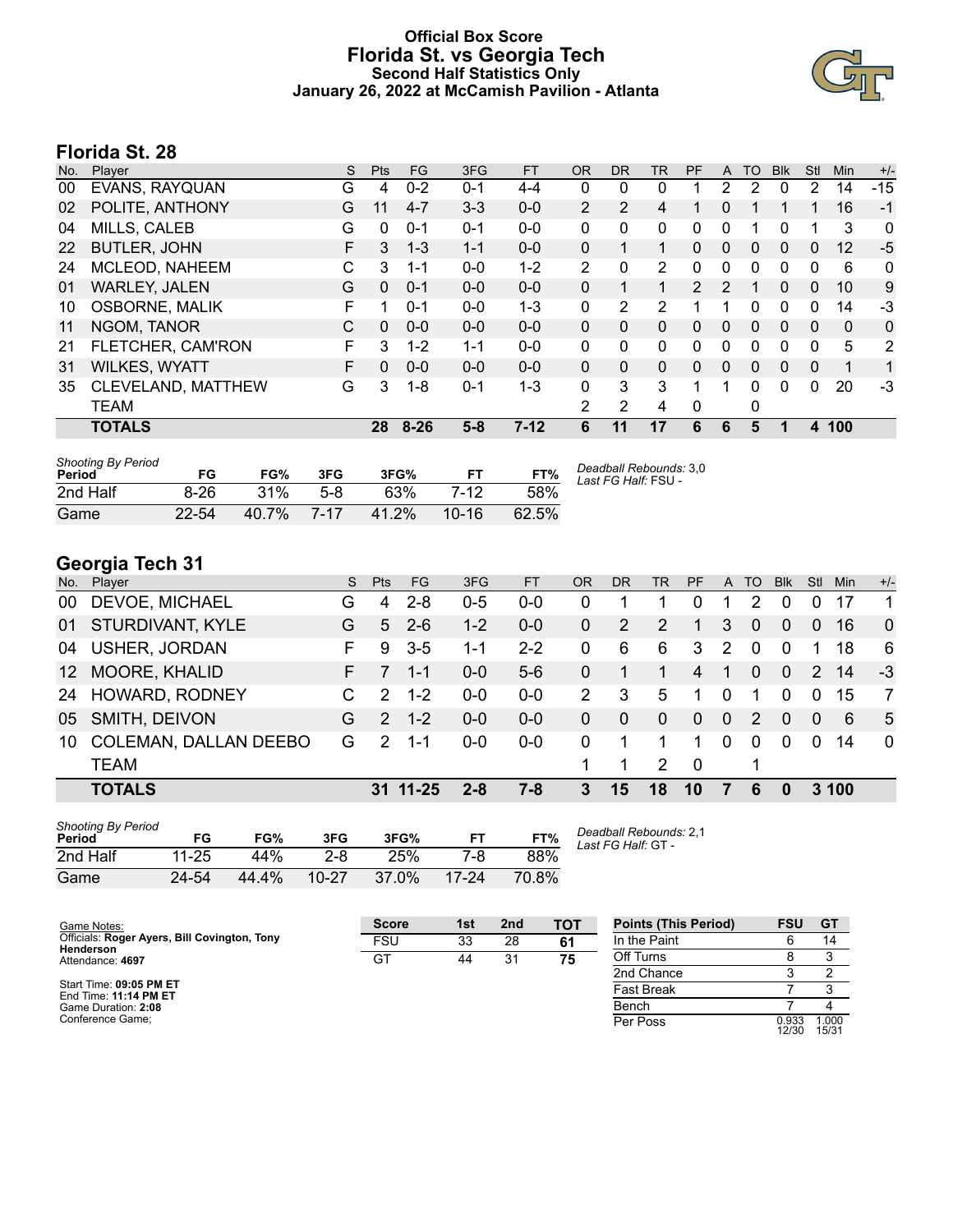# **Official Play-By-Play Florida St. vs Georgia Tech Second Half January 26, 2022 at McCamish Pavilion - Atlanta**



### **Period 2**

<mark>Startersː</mark><br>Florida St.: 0 EVANS,RAYQUAN (G); 2 POLITE,ANTHONY (G); 4 MILLS,CALEB (G); 22 BUTLER,JOHN (F); 24 MCLEOD,NAHEEM (C);<br>Georgia Tech: 0 DEVOE,MICHAEL (G); 1 STURDIVANT,KYLE (G); 4 USHER,JORDAN (F); 12 MOORE,KHALID

| Time           | <b>VISITORS: Florida St.</b>                                           | <b>Score</b> | <b>Margin</b> | <b>HOME: Georgia Tech</b>                        |
|----------------|------------------------------------------------------------------------|--------------|---------------|--------------------------------------------------|
| 20:00          |                                                                        |              |               | SUB OUT: COLEMAN, DALLAN QUOT;DEEBOQUOT;         |
| 20:00          |                                                                        |              |               | SUB IN: MOORE, KHALID                            |
| 20:00          | SUB OUT: WARLEY, JALEN                                                 |              |               |                                                  |
| 20:00          | SUB OUT: MILLS, CALEB                                                  |              |               |                                                  |
| 20:00          | SUB IN: POLITE, ANTHONY                                                |              |               |                                                  |
| 20:00          | SUB IN: CLEVELAND, MATTHEW                                             |              |               |                                                  |
| 19:50          |                                                                        |              |               | MISSED JUMPER by STURDIVANT, KYLE                |
| 19:45          | REBOUND (DEF) by POLITE, ANTHONY                                       |              |               |                                                  |
| 19:37<br>19:35 | MISSED JUMPER by CLEVELAND, MATTHEW<br>REBOUND (OFF) by MCLEOD, NAHEEM |              |               |                                                  |
| 19:34          |                                                                        |              |               | FOUL (PERSONAL) by MOORE, KHALID                 |
| 19:34          | MISSED FT by MCLEOD, NAHEEM                                            |              |               |                                                  |
| 19:34          | REBOUND (OFF) by TEAM                                                  |              |               |                                                  |
| 19:34          | GOOD! FT by MCLEOD, NAHEEM                                             | 44-34        | H 10          |                                                  |
| 19:06          |                                                                        |              |               | MISSED JUMPER by USHER, JORDAN                   |
| 19:03          | REBOUND (DEF) by CLEVELAND, MATTHEW                                    |              |               |                                                  |
| 18:58          | MISSED LAYUP by EVANS, RAYQUAN                                         |              |               |                                                  |
| 18:56          |                                                                        |              |               | REBOUND (DEF) by USHER, JORDAN                   |
| 18:53          |                                                                        | 46-34        | H 12          | GOOD! LAYUP by DEVOE, MICHAEL [FB/PNT]           |
| 18:53          |                                                                        |              |               | ASSIST by USHER, JORDAN                          |
| 18:31          | GOOD! 3PTR by POLITE, ANTHONY                                          | 46-37        | H9            |                                                  |
| 18:31          | ASSIST by EVANS, RAYQUAN                                               |              |               |                                                  |
| 18:04          |                                                                        |              |               | MISSED LAYUP by DEVOE, MICHAEL                   |
| 18:01          | REBOUND (DEF) by CLEVELAND, MATTHEW                                    |              |               |                                                  |
| 17:57          | MISSED LAYUP by CLEVELAND, MATTHEW                                     |              |               |                                                  |
| 17:55          | REBOUND (OFF) by TEAM                                                  |              |               |                                                  |
| 17:55<br>17:55 |                                                                        |              |               | SUB OUT: DEVOE, MICHAEL<br>SUB IN: SMITH, DEIVON |
| 17:45          | MISSED JUMPER by BUTLER, JOHN                                          |              |               |                                                  |
| 17:41          |                                                                        |              |               | REBOUND (DEF) by USHER, JORDAN                   |
| 17:34          | FOUL (PERSONAL) by POLITE, ANTHONY                                     |              |               |                                                  |
| 17:34          |                                                                        | 47-37        | H 10          | GOOD! FT by MOORE, KHALID                        |
| 17:34          |                                                                        | 48-37        | H 11          | GOOD! FT by MOORE, KHALID                        |
| 17:34          | SUB OUT: POLITE, ANTHONY                                               |              |               |                                                  |
| 17:34          | SUB IN: MILLS, CALEB                                                   |              |               |                                                  |
| 17:18          | TURNOVER (BADPASS) by MILLS, CALEB                                     |              |               |                                                  |
| 17:18          |                                                                        |              |               | STEAL by MOORE, KHALID                           |
| 17:08          |                                                                        | 50-37        | H 13          | GOOD! LAYUP by SMITH, DEIVON [PNT]               |
| 17:08          |                                                                        |              |               | ASSIST by MOORE, KHALID                          |
| 16:54          | TURNOVER (BADPASS) by EVANS, RAYQUAN                                   |              |               |                                                  |
| 16:41          |                                                                        |              |               | TURNOVER (LOSTBALL) by SMITH, DEIVON             |
| 16:41          | STEAL by EVANS, RAYQUAN                                                |              |               |                                                  |
| 16:34          | MISSED 3PTR by EVANS, RAYQUAN                                          |              |               |                                                  |
| 16:30          | FOUL (PERSONAL) by EVANS, RAYQUAN                                      |              |               | REBOUND (DEF) by USHER, JORDAN                   |
| 16:25<br>16:25 | SUB OUT: EVANS, RAYQUAN                                                |              |               |                                                  |
| 16:25          | SUB OUT: BUTLER, JOHN                                                  |              |               |                                                  |
| 16:25          | SUB IN: WARLEY, JALEN                                                  |              |               |                                                  |
| 16:25          | SUB IN: FLETCHER, CAM'RON                                              |              |               |                                                  |
| 16:13          |                                                                        |              |               | MISSED JUMPER by SMITH, DEIVON                   |
| 16:08          |                                                                        |              |               | REBOUND (OFF) by HOWARD, RODNEY                  |
| 16:05          |                                                                        |              |               | MISSED LAYUP by HOWARD, RODNEY                   |
| 16:05          | REBOUND (DEF) by WARLEY, JALEN                                         |              |               |                                                  |
| 15:46          | MISSED JUMPER by CLEVELAND, MATTHEW                                    |              |               |                                                  |
| 15:39          | REBOUND (OFF) by MCLEOD, NAHEEM                                        |              |               |                                                  |
| 15:39          | GOOD! DUNK by MCLEOD, NAHEEM                                           | 50-39        | H 11          |                                                  |
| 15:26          |                                                                        |              |               | TURNOVER (LOSTBALL) by HOWARD, RODNEY            |
| 15:26          | STEAL by MILLS, CALEB                                                  |              |               |                                                  |
| 15:24          |                                                                        |              |               | FOUL (PERSONAL) by USHER, JORDAN                 |
| 15:24          |                                                                        |              |               |                                                  |
| 15:24          |                                                                        |              |               | SUB OUT: USHER, JORDAN                           |
| 15:24          |                                                                        |              |               | SUB OUT: SMITH, DEIVON                           |
| 15:24          |                                                                        |              |               | SUB IN: DEVOE, MICHAEL                           |
| 15:24<br>15:04 | MISSED 3PTR by MILLS, CALEB                                            |              |               | SUB IN: COLEMAN, DALLAN QUOT;DEEBOQUOT;          |
|                |                                                                        |              |               |                                                  |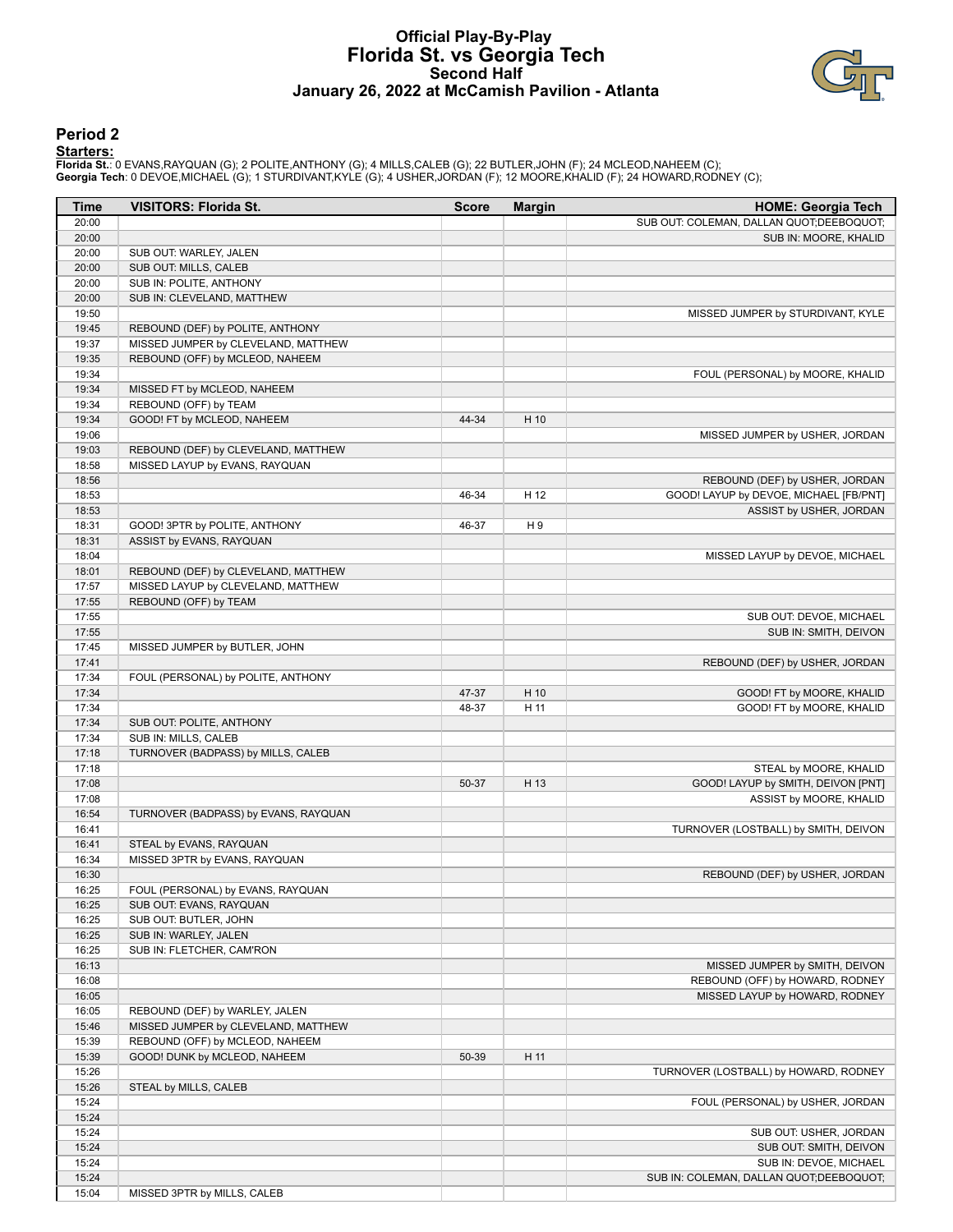| Time           | <b>VISITORS: Florida St.</b>             | <b>Score</b> | <b>Margin</b>  | <b>HOME: Georgia Tech</b>                |
|----------------|------------------------------------------|--------------|----------------|------------------------------------------|
| 15:02          | REBOUND (OFF) by TEAM                    |              |                |                                          |
| 14:51          | MISSED JUMPER by FLETCHER, CAM'RON       |              |                |                                          |
| 14:50          |                                          |              |                | REBOUND (DEF) by TEAM                    |
| 14:24          |                                          |              |                | TURNOVER (BADPASS) by DEVOE, MICHAEL     |
| 14:23          | SUB OUT: MILLS, CALEB                    |              |                |                                          |
| 14:23          | SUB OUT: MCLEOD, NAHEEM                  |              |                |                                          |
| 14:23          | SUB IN: POLITE, ANTHONY                  |              |                |                                          |
| 14:23          | SUB IN: OSBORNE, MALIK                   |              |                |                                          |
| 14:01          | GOOD! 3PTR by FLETCHER, CAM'RON          | $50 - 42$    | H <sub>8</sub> |                                          |
| 14:01          | ASSIST by WARLEY, JALEN                  |              |                |                                          |
| 13:30          |                                          |              |                | MISSED 3PTR by STURDIVANT, KYLE          |
| 13:26          | REBOUND (DEF) by OSBORNE, MALIK          |              |                |                                          |
| 13:09          | TURNOVER (BADPASS) by WARLEY, JALEN      |              |                |                                          |
| 13:09          |                                          |              |                | STEAL by MOORE, KHALID                   |
| 13:05          | FOUL (PERSONAL) by WARLEY, JALEN         |              |                |                                          |
| 13:05          |                                          |              |                | TIMEOUT 30SEC                            |
| 13:05          |                                          |              |                |                                          |
| 13:05          |                                          |              |                | SUB OUT: HOWARD, RODNEY                  |
| 13:05          |                                          |              |                | SUB IN: USHER, JORDAN                    |
| 13:05          | SUB OUT: WARLEY, JALEN                   |              |                |                                          |
| 13:05          | SUB IN: EVANS, RAYQUAN                   |              |                |                                          |
| 13:05          |                                          |              |                | MISSED FT by MOORE, KHALID               |
| 13:05          |                                          |              |                | REBOUND (OFF) by TEAM                    |
| 13:05          |                                          | 51-42        | H9             | GOOD! FT by MOORE, KHALID [FB]           |
| 12:45          | MISSED JUMPER by OSBORNE, MALIK          |              |                |                                          |
| 12:43          |                                          |              |                | REBOUND (DEF) by MOORE, KHALID           |
| 12:20          |                                          | 53-42        | H 11           | GOOD! JUMPER by USHER, JORDAN [PNT]      |
| 12:20          |                                          |              |                | ASSIST by STURDIVANT, KYLE               |
| 11:53          | MISSED JUMPER by POLITE, ANTHONY         |              |                |                                          |
| 11:51          |                                          |              |                | REBOUND (DEF) by USHER, JORDAN           |
| 11:49          |                                          |              |                | MISSED 3PTR by DEVOE, MICHAEL            |
| 11:47<br>11:47 | REBOUND (DEF) by TEAM                    |              |                |                                          |
| 11:47          | SUB OUT: FLETCHER, CAM'RON               |              |                |                                          |
| 11:47          | SUB IN: BUTLER, JOHN                     |              |                |                                          |
| 11:22          |                                          |              |                | FOUL (PERSONAL) by MOORE, KHALID         |
| 11:22          | MISSED FT by CLEVELAND, MATTHEW          |              |                |                                          |
| 11:22          | REBOUND (OFF) by TEAM                    |              |                |                                          |
| 11:22          | MISSED FT by CLEVELAND, MATTHEW          |              |                |                                          |
| 11:21          |                                          |              |                | REBOUND (DEF) by STURDIVANT, KYLE        |
| 11:07          |                                          |              |                | MISSED LAYUP by STURDIVANT, KYLE         |
| 11:05          | REBOUND (DEF) by CLEVELAND, MATTHEW      |              |                |                                          |
| 10:53          | MISSED JUMPER by BUTLER, JOHN            |              |                |                                          |
| 10:51          |                                          |              |                | REBOUND (DEF) by USHER, JORDAN           |
| 10:35          |                                          | 55-42        | H 13           | GOOD! JUMPER by USHER, JORDAN [PNT]      |
| 10:26          | GOOD! LAYUP by CLEVELAND, MATTHEW        | 55-44        | H 11           |                                          |
| 10:26          | ASSIST by EVANS, RAYQUAN                 |              |                |                                          |
| 10:26          |                                          |              |                | FOUL (PERSONAL) by MOORE, KHALID         |
| 10:26          | SUB OUT: EVANS, RAYQUAN                  |              |                |                                          |
| 10:26          | SUB IN: WARLEY, JALEN                    |              |                |                                          |
| 10:26          | GOOD! FT by CLEVELAND, MATTHEW           | 55-45        | H 10           |                                          |
| 09:56          |                                          |              |                | MISSED 3PTR by DEVOE, MICHAEL            |
| 09:53          |                                          |              |                | REBOUND (OFF) by TEAM                    |
| 09:32          |                                          |              |                | TURNOVER (LOSTBALL) by DEVOE, MICHAEL    |
| 09:32          | STEAL by POLITE, ANTHONY                 |              |                |                                          |
| 09:25          | GOOD! 3PTR by POLITE, ANTHONY [FB]       | 55-48        | H 7            |                                          |
| 09:25          | ASSIST by CLEVELAND, MATTHEW             |              |                |                                          |
| 09:01          |                                          |              |                | MISSED JUMPER by USHER, JORDAN           |
| 08:58          | REBOUND (DEF) by POLITE, ANTHONY         |              |                |                                          |
| 08:53          | GOOD! JUMPER by POLITE, ANTHONY [FB/PNT] | 55-50        | H <sub>5</sub> |                                          |
| 08:29          |                                          | 57-50        | H 7            | GOOD! LAYUP by MOORE, KHALID [PNT]       |
| 08:29          |                                          |              |                | ASSIST by USHER, JORDAN                  |
| 08:02          | GOOD! 3PTR by BUTLER, JOHN               | 57-53        | H4             |                                          |
| 08:02          | ASSIST by OSBORNE, MALIK                 |              |                |                                          |
| 07:41          |                                          |              |                | MISSED LAYUP by STURDIVANT, KYLE         |
| 07:41          | BLOCK by POLITE, ANTHONY                 |              |                |                                          |
| 07:39          |                                          |              |                | FOUL (PERSONAL) by USHER, JORDAN         |
| 07:39          |                                          |              |                |                                          |
| 07:38          | REBOUND (DEF) by BUTLER, JOHN            |              |                |                                          |
| 07:38          |                                          |              |                | SUB OUT: STURDIVANT, KYLE                |
| 07:38          |                                          |              |                | SUB OUT: COLEMAN, DALLAN QUOT;DEEBOQUOT; |
| 07:38          |                                          |              |                | SUB IN: SMITH, DEIVON                    |
| 07:38          |                                          |              |                | SUB IN: HOWARD, RODNEY                   |
| 07:38          | SUB OUT: POLITE, ANTHONY                 |              |                |                                          |
| 07:38          | SUB IN: EVANS, RAYQUAN                   |              |                |                                          |
| 07:20          | MISSED 3PTR by CLEVELAND, MATTHEW        |              |                |                                          |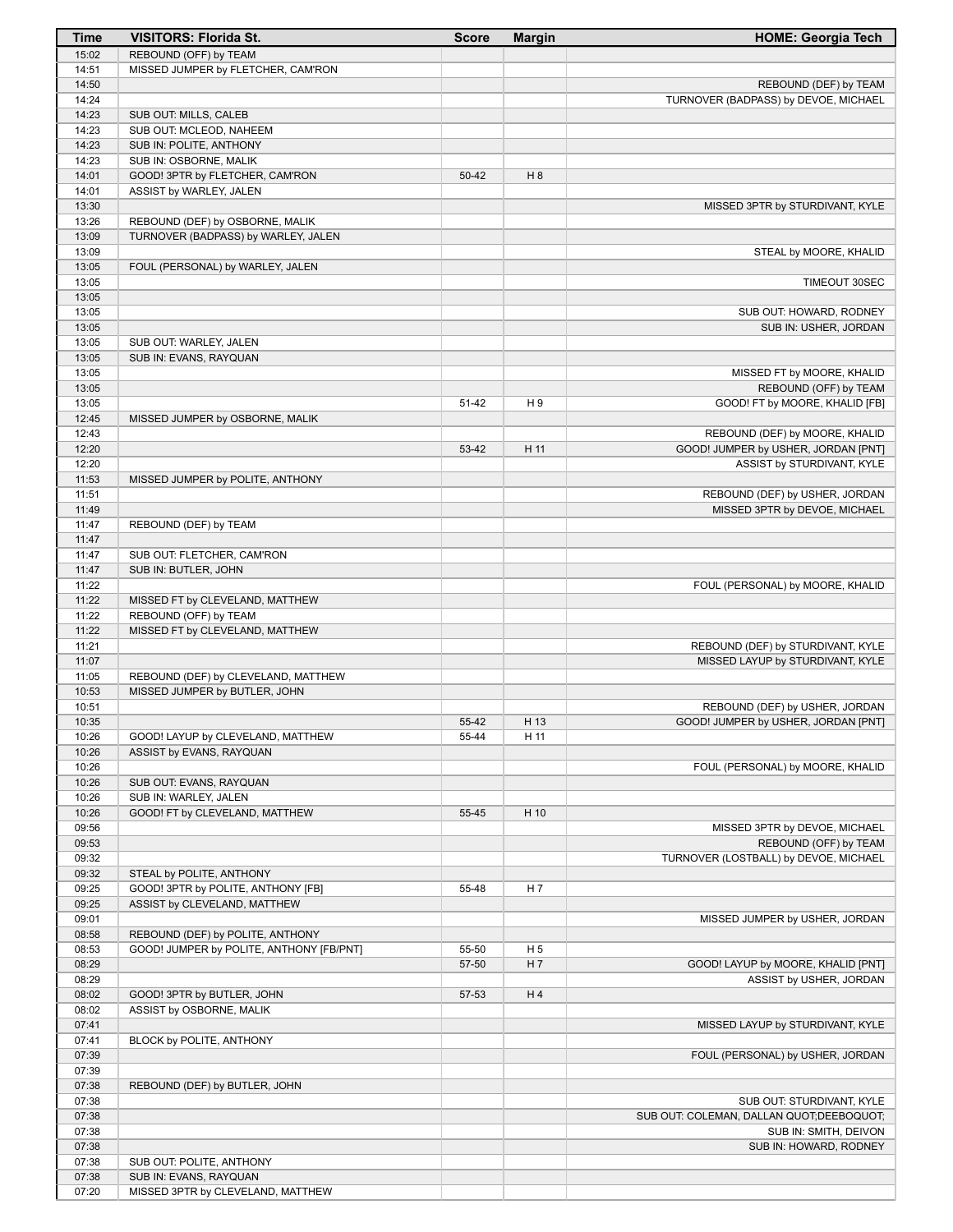| Time  | <b>VISITORS: Florida St.</b>          | <b>Score</b> | <b>Margin</b>  | <b>HOME: Georgia Tech</b>                          |
|-------|---------------------------------------|--------------|----------------|----------------------------------------------------|
| 07:16 |                                       |              |                | REBOUND (DEF) by USHER, JORDAN                     |
| 06:55 |                                       |              |                | MISSED 3PTR by DEVOE, MICHAEL                      |
| 06:50 |                                       |              |                | REBOUND (OFF) by HOWARD, RODNEY                    |
| 06:48 | FOUL (PERSONAL) by CLEVELAND, MATTHEW |              |                |                                                    |
| 06:48 |                                       | 58-53        | H <sub>5</sub> | GOOD! FT by MOORE, KHALID                          |
| 06:48 |                                       | 59-53        | H <sub>6</sub> | GOOD! FT by MOORE, KHALID                          |
| 06:31 | MISSED DUNK by CLEVELAND, MATTHEW     |              |                |                                                    |
| 06:29 |                                       |              |                | REBOUND (DEF) by HOWARD, RODNEY                    |
| 06:19 | FOUL (PERSONAL) by WARLEY, JALEN      |              |                |                                                    |
| 06:19 | TIMEOUT 30SEC                         |              |                |                                                    |
| 06:19 | SUB OUT: BUTLER, JOHN                 |              |                |                                                    |
| 06:19 | SUB IN: POLITE, ANTHONY               |              |                |                                                    |
| 06:19 |                                       | 60-53        | H 7            | GOOD! FT by USHER, JORDAN                          |
| 06:19 |                                       | 61-53        | H 8            | GOOD! FT by USHER, JORDAN                          |
| 06:05 |                                       |              |                | FOUL (PERSONAL) by MOORE, KHALID                   |
| 06:05 |                                       |              |                | SUB OUT: MOORE, KHALID                             |
| 06:05 |                                       |              |                | SUB IN: COLEMAN, DALLAN QUOT;DEEBOQUOT;            |
| 05:53 | TURNOVER (3SEC) by POLITE, ANTHONY    |              |                |                                                    |
| 05:30 |                                       |              |                | MISSED 3PTR by DEVOE, MICHAEL                      |
| 05:29 | REBOUND (DEF) by TEAM                 |              |                |                                                    |
| 05:05 | GOOD! 3PTR by POLITE, ANTHONY         | 61-56        | H <sub>5</sub> |                                                    |
| 05:05 | ASSIST by WARLEY, JALEN               |              |                |                                                    |
| 04:37 |                                       | 63-56        | H <sub>7</sub> | GOOD! JUMPER by COLEMAN, DALLAN QUOT;DEEBOQUOT;    |
| 04:25 | MISSED JUMPER by WARLEY, JALEN        |              |                |                                                    |
| 04:21 |                                       |              |                | REBOUND (DEF) by COLEMAN, DALLAN QUOT;DEEBOQUOT;   |
| 03:56 |                                       |              |                | TURNOVER (BADPASS) by SMITH, DEIVON                |
| 03:56 | STEAL by EVANS, RAYQUAN               |              |                |                                                    |
| 03:54 |                                       |              |                | FOUL (PERSONAL) by USHER, JORDAN                   |
| 03:54 |                                       |              |                |                                                    |
| 03:54 |                                       |              |                | SUB OUT: SMITH, DEIVON                             |
| 03:54 |                                       |              |                | SUB IN: STURDIVANT, KYLE                           |
| 03:54 | SUB OUT: WARLEY, JALEN                |              |                |                                                    |
| 03:54 | SUB IN: WILKES, WYATT                 |              |                |                                                    |
| 03:54 | GOOD! FT by EVANS, RAYQUAN [FB]       | 63-57        | H <sub>6</sub> |                                                    |
| 03:54 | GOOD! FT by EVANS, RAYQUAN [FB]       | 63-58        | H <sub>5</sub> |                                                    |
| 03:32 |                                       | 66-58        | H 8            | GOOD! 3PTR by STURDIVANT, KYLE                     |
| 03:32 |                                       |              |                | ASSIST by DEVOE, MICHAEL                           |
| 03:06 |                                       |              |                | FOUL (PERSONAL) by STURDIVANT, KYLE                |
| 03:06 | GOOD! FT by EVANS, RAYQUAN            | 66-59        | H 7            |                                                    |
| 03:06 | GOOD! FT by EVANS, RAYQUAN            | 66-60        | H <sub>6</sub> |                                                    |
| 03:06 | SUB OUT: WILKES, WYATT                |              |                |                                                    |
| 03:06 | SUB IN: BUTLER, JOHN                  |              |                |                                                    |
| 02:43 |                                       | 68-60        | H 8            | GOOD! JUMPER by DEVOE, MICHAEL [PNT]               |
| 02:31 | MISSED JUMPER by CLEVELAND, MATTHEW   |              |                |                                                    |
| 02:28 |                                       |              |                | REBOUND (DEF) by HOWARD, RODNEY                    |
| 02:05 |                                       | 71-60        | H 11           | GOOD! 3PTR by USHER, JORDAN                        |
| 02:05 |                                       |              |                | ASSIST by STURDIVANT, KYLE                         |
| 01:50 |                                       |              |                | FOUL (PERSONAL) by HOWARD, RODNEY                  |
| 01:50 | MISSED FT by OSBORNE, MALIK           |              |                |                                                    |
| 01:48 |                                       |              |                | REBOUND (DEF) by STURDIVANT, KYLE                  |
| 01:27 |                                       | 73-60        | H 13           | GOOD! JUMPER by STURDIVANT, KYLE                   |
| 01:22 | TURNOVER (BADPASS) by EVANS, RAYQUAN  |              |                |                                                    |
| 01:22 |                                       |              |                | STEAL by USHER, JORDAN                             |
| 01:17 |                                       |              |                | MISSED 3PTR by DEVOE, MICHAEL                      |
| 01:15 | REBOUND (DEF) by OSBORNE, MALIK       |              |                |                                                    |
| 01:14 |                                       |              |                | FOUL (PERSONAL) by COLEMAN, DALLAN QUOT;DEEBOQUOT; |
| 01:14 | <b>TIMEOUT TEAM</b>                   |              |                |                                                    |
| 01:14 | GOOD! FT by OSBORNE, MALIK            | 73-61        | H 12           |                                                    |
| 01:14 | MISSED FT by OSBORNE, MALIK           |              |                |                                                    |
| 01:12 | REBOUND (OFF) by POLITE, ANTHONY      |              |                |                                                    |
| 01:12 | MISSED LAYUP by POLITE, ANTHONY       |              |                |                                                    |
| 01:09 | REBOUND (OFF) by POLITE, ANTHONY      |              |                |                                                    |
| 01:09 | MISSED LAYUP by POLITE, ANTHONY       |              |                |                                                    |
| 01:08 |                                       |              |                | REBOUND (DEF) by HOWARD, RODNEY                    |
| 00:57 |                                       | 75-61        | H 14           | GOOD! LAYUP by HOWARD, RODNEY [PNT]                |
| 00:57 |                                       |              |                | ASSIST by STURDIVANT, KYLE                         |
| 00:42 | MISSED JUMPER by CLEVELAND, MATTHEW   |              |                |                                                    |
| 00:38 |                                       |              |                | REBOUND (DEF) by DEVOE, MICHAEL                    |
| 00:30 | FOUL (PERSONAL) by OSBORNE, MALIK     |              |                |                                                    |
| 00:30 | SUB OUT: OSBORNE, MALIK               |              |                |                                                    |
| 00:30 | SUB IN: FLETCHER, CAM'RON             |              |                |                                                    |
| 00:08 |                                       |              |                | TURNOVER (SHOTCLOCK) by TEAM                       |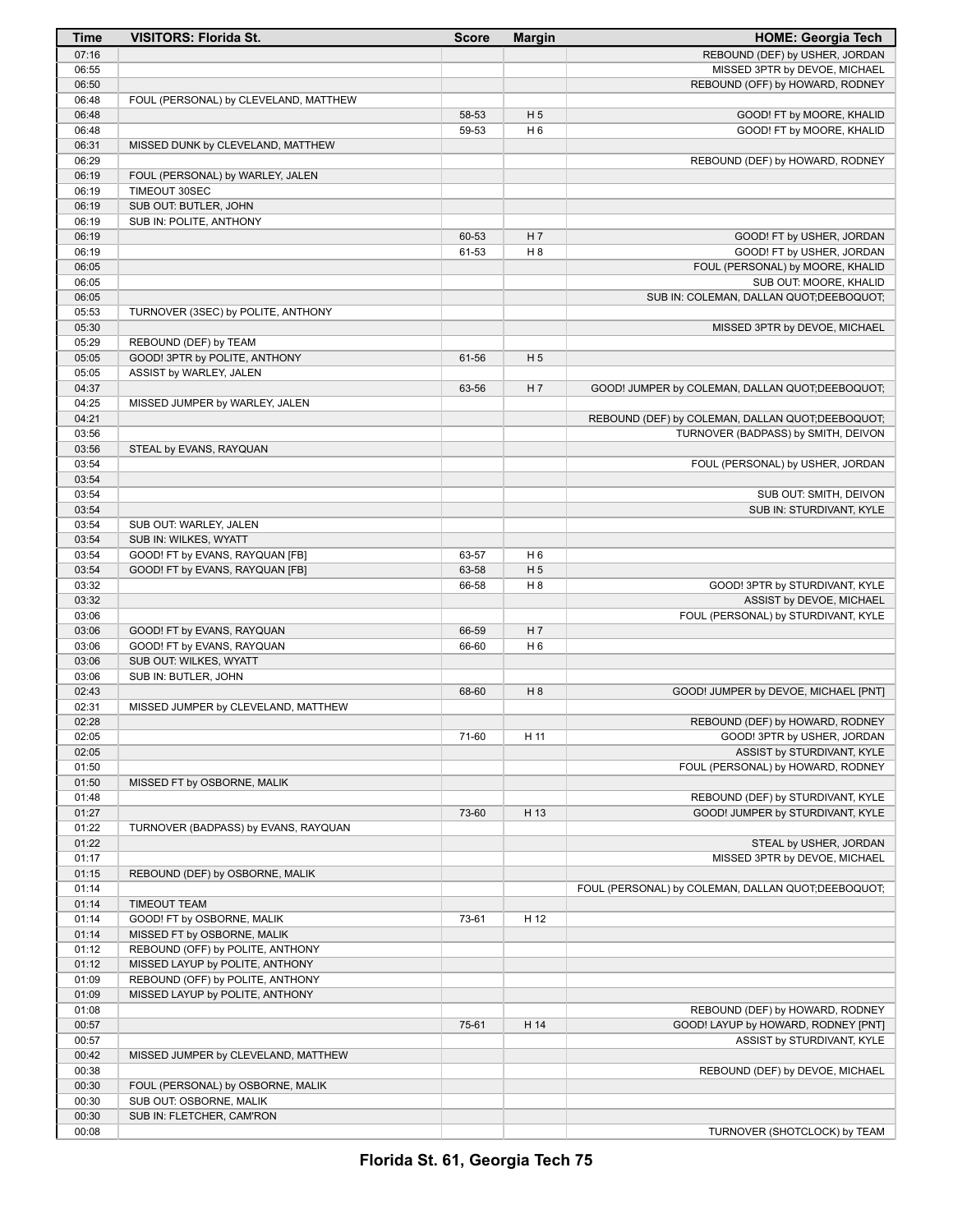| <b>Points (This Period)</b> | <b>FSU</b>     | GТ             |
|-----------------------------|----------------|----------------|
| In the Paint                |                | 14             |
| Off Turns                   |                |                |
| 2nd Chance                  |                |                |
| <b>Fast Break</b>           |                |                |
| Bench                       |                |                |
| Per Poss                    | 0.933<br>12/30 | 1.000<br>15/31 |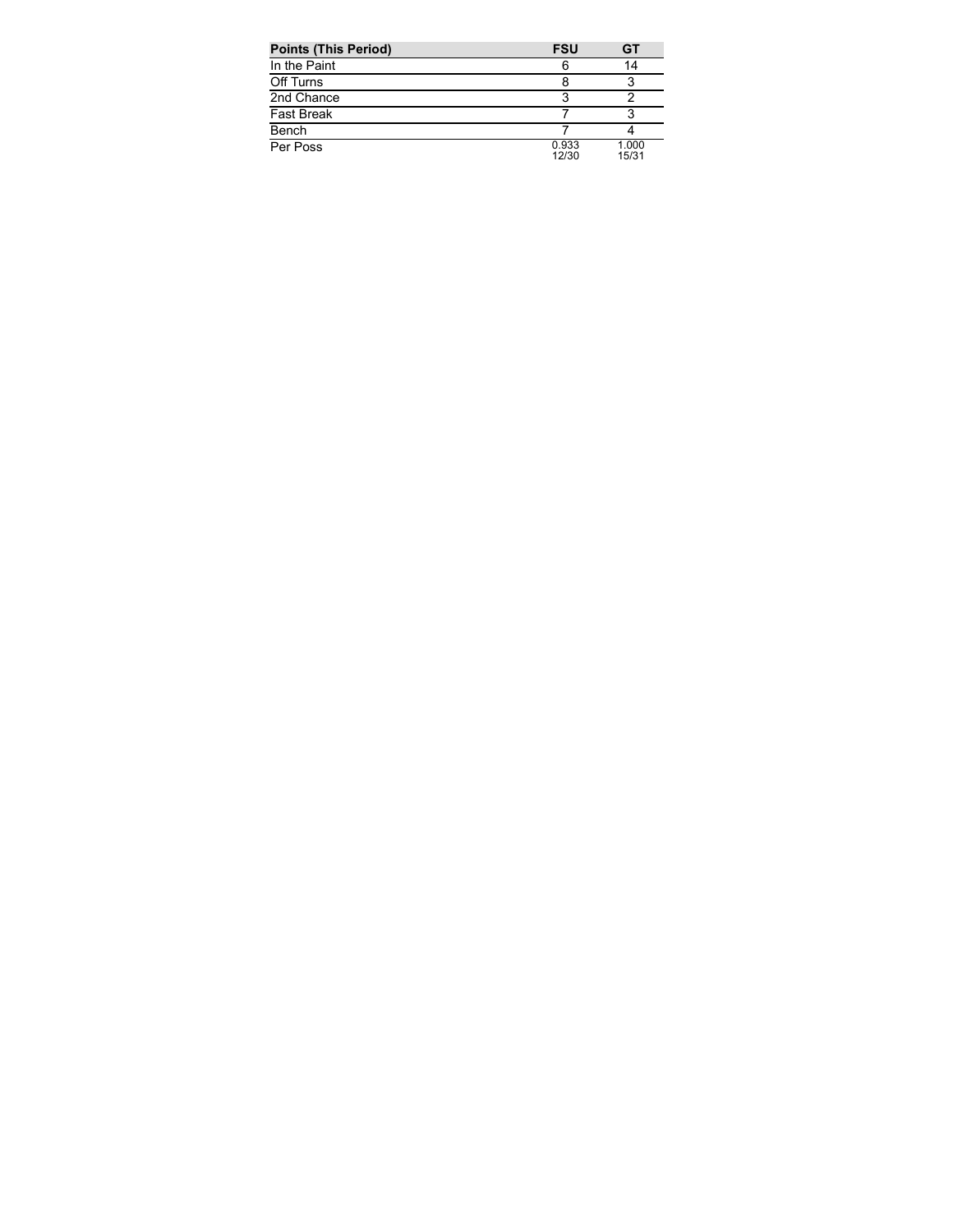# **Official Scoring/Possession Reference Chart Florida St. vs Georgia Tech Period 1 January 26, 2022 at McCamish Pavilion - Atlanta**



**Period 1**

<mark>Startersː</mark><br>Florida St.: 0 EVANS,RAYQUAN (G); 2 POLITE,ANTHONY (G); 4 MILLS,CALEB (G); 22 BUTLER,JOHN (F); 24 MCLEOD,NAHEEM (C);<br>Georgia Tech: 0 DEVOE,MICHAEL (G); 1 STURDIVANT,KYLE (G); 4 USHER,JORDAN (F); 12 MOORE,KHALID

| <b>Time</b> | <b>VISITORS: Florida St.</b>        | <b>Score</b> | <b>Margin</b>  | <b>HOME: Georgia Tech</b>                              |
|-------------|-------------------------------------|--------------|----------------|--------------------------------------------------------|
| 19:40       | GOOD! LAYUP by MCLEOD, NAHEEM [PNT] | $0 - 2$      | V <sub>2</sub> |                                                        |
| 19:39       | GOOD! FT by MCLEOD, NAHEEM          | $0-3$        | V3             |                                                        |
| 19:04       | GOOD! LAYUP by MILLS, CALEB         | $0-5$        | V <sub>5</sub> |                                                        |
| 18:35       | GOOD! LAYUP by EVANS, RAYQUAN [PNT] | $0 - 7$      | V <sub>7</sub> |                                                        |
| 18:25       |                                     | $1 - 7$      | $V_6$          | GOOD! FT by MOORE, KHALID                              |
| 18:11       |                                     | 4-7          | V <sub>3</sub> | GOOD! 3PTR by USHER, JORDAN                            |
| 17:50       | GOOD! JUMPER by WARLEY, JALEN [PNT] | $4 - 9$      | V <sub>5</sub> |                                                        |
| 16:46       |                                     | $7-9$        | V <sub>2</sub> | GOOD! 3PTR by DEVOE, MICHAEL                           |
| 16:21       | GOOD! 3PTR by BUTLER, JOHN          | $7 - 12$     | V <sub>5</sub> |                                                        |
| 15:50       |                                     | 10-12        | V <sub>2</sub> | GOOD! 3PTR by USHER, JORDAN                            |
| 14:25       | GOOD! LAYUP by WARLEY, JALEN        | 10-14        | V <sub>4</sub> |                                                        |
| 14:00       |                                     | 13-14        | V <sub>1</sub> | GOOD! 3PTR by STURDIVANT, KYLE                         |
| 12:32       |                                     | $15 - 14$    | H 1            | GOOD! LAYUP by COLEMAN, DALLAN<br>QUOT;DEEBOQUOT; [FB] |
| 12:08       | GOOD! LAYUP by CLEVELAND, MATTHEW   | 15-16        | V <sub>1</sub> |                                                        |
| 11:46       |                                     | 17-16        | H <sub>1</sub> | GOOD! LAYUP by HOWARD, RODNEY                          |
| 10:51       | GOOD! DUNK by OSBORNE, MALIK [PNT]  | 17-18        | V <sub>1</sub> |                                                        |
| 10:28       |                                     | 20-18        | H 2            | GOOD! 3PTR by COLEMAN, DALLAN<br>QUOT;DEEBOQUOT;       |
| 10:11       | GOOD! FT by WILKES, WYATT           | 20-19        | H 1            |                                                        |
| 10:11       | GOOD! FT by WILKES, WYATT           | 20-20        | T              |                                                        |
| 09:21       | GOOD! DUNK by MCLEOD, NAHEEM        | 20-22        | V <sub>2</sub> |                                                        |
| 08:51       |                                     | 22-22        | T              | GOOD! LAYUP by DEVOE, MICHAEL                          |
| 07:54       | GOOD! DUNK by MCLEOD, NAHEEM [PNT]  | 22-24        | V 2            |                                                        |
| 06:33       |                                     | 23-24        | V <sub>1</sub> | GOOD! FT by MOORE, KHALID                              |
| 06:13       |                                     | 24-24        | Τ              | GOOD! FT by DEVOE, MICHAEL [FB]                        |
| 06:13       |                                     | 25-24        | H <sub>1</sub> | GOOD! FT by DEVOE, MICHAEL [FB]                        |
| 06:05       | GOOD! DUNK by BUTLER, JOHN [PNT]    | 25-26        | V <sub>1</sub> |                                                        |
| 05:26       |                                     | 26-26        | $\mathsf{T}$   | GOOD! FT by COLEMAN, DALLAN<br>QUOT;DEEBOQUOT;         |
| 05:00       | GOOD! LAYUP by WARLEY, JALEN [FB]   | 26-28        | V <sub>2</sub> |                                                        |
| 04:28       |                                     | 27-28        | V <sub>1</sub> | GOOD! FT by USHER, JORDAN                              |
| 04:28       |                                     | 28-28        | Τ              | GOOD! FT by USHER, JORDAN                              |
| 03:32       |                                     | 31-28        | $H_3$          | GOOD! 3PTR by COLEMAN, DALLAN<br>QUOT;DEEBOQUOT;       |
| 03:19       |                                     | 33-28        | H 5            | GOOD! LAYUP by STURDIVANT, KYLE [FB]                   |
| 02:57       | GOOD! LAYUP by FLETCHER, CAM'RON    | 33-30        | H <sub>3</sub> |                                                        |
| 02:40       |                                     | 34-30        | H 4            | GOOD! FT by STURDIVANT, KYLE                           |
| 02:40       |                                     | 35-30        | H <sub>5</sub> | GOOD! FT by STURDIVANT, KYLE                           |
| 02:19       |                                     | 36-30        | H 6            | GOOD! FT by DEVOE, MICHAEL                             |
| 01:54       |                                     | 39-30        | H 9            | GOOD! 3PTR by DEVOE, MICHAEL [FB]                      |
| 01:14       |                                     | 42-30        | H 12           | GOOD! 3PTR by COLEMAN, DALLAN                          |
|             |                                     |              |                | QUOT;DEEBOQUOT;                                        |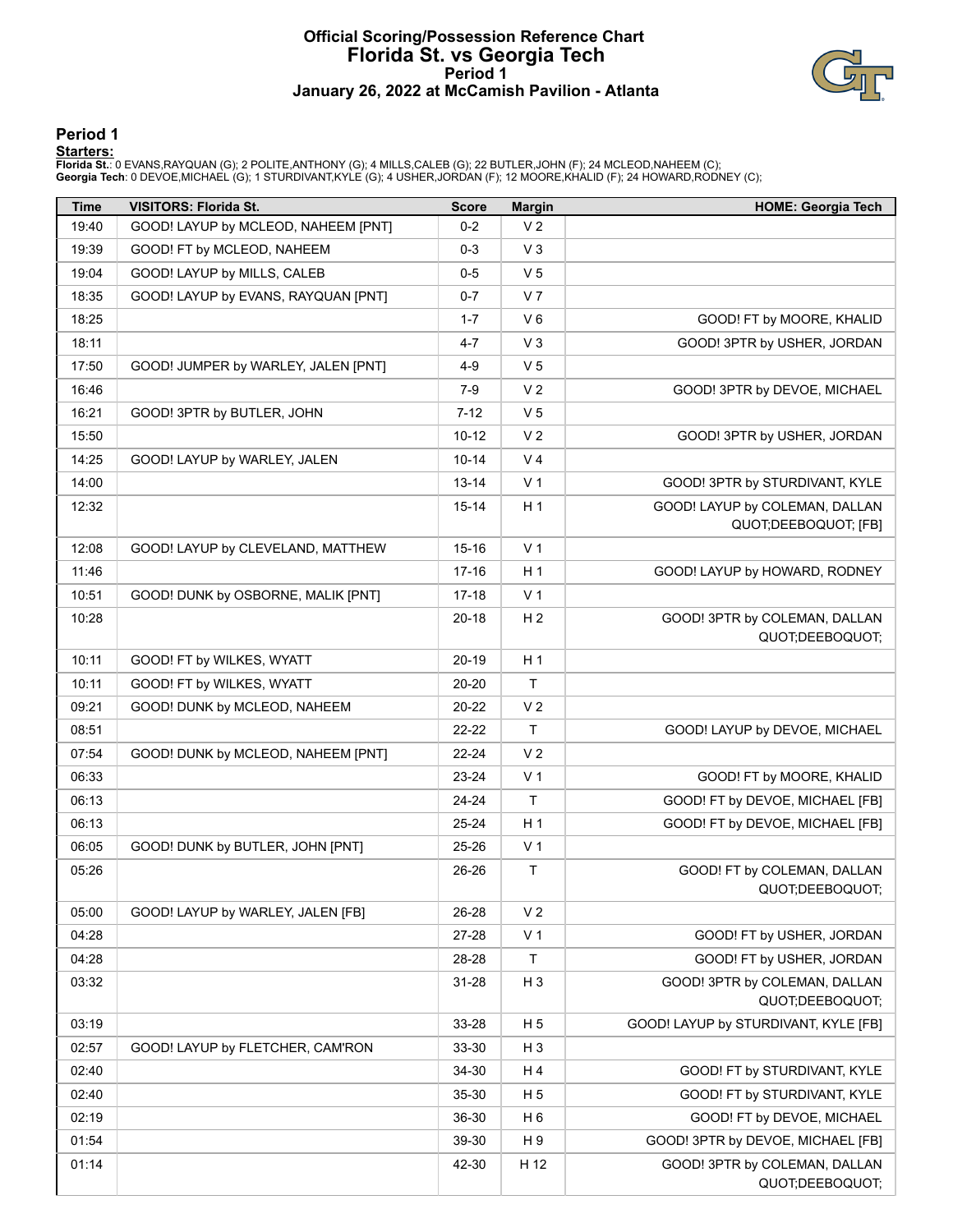| <b>Time</b> | <b>VISITORS: Florida St.</b> | Score | <b>Margin</b> | <b>HOME: Georgia Tech</b>     |
|-------------|------------------------------|-------|---------------|-------------------------------|
| 00:33       |                              | 44-30 | H 14          | GOOD! JUMPER by USHER, JORDAN |
| 00:01       | GOOD! 3PTR by MILLS, CALEB   | 44-33 | H 11          |                               |

**Florida St. 33, Georgia Tech 44**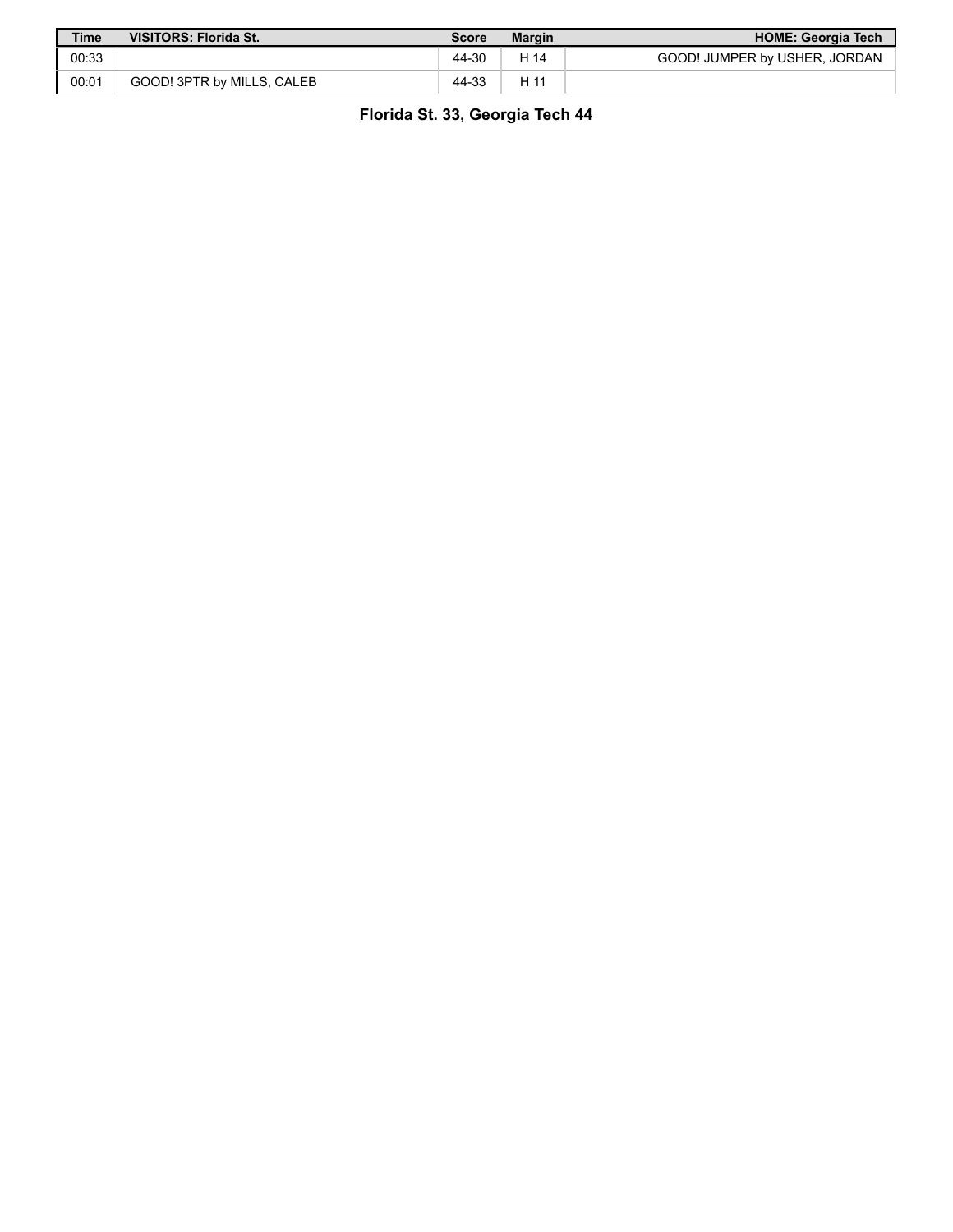# **Official Scoring/Possession Reference Chart Florida St. vs Georgia Tech Period 2 January 26, 2022 at McCamish Pavilion - Atlanta**



### **Period 2**

<mark>Startersː</mark><br>Florida St.: 0 EVANS,RAYQUAN (G); 2 POLITE,ANTHONY (G); 4 MILLS,CALEB (G); 22 BUTLER,JOHN (F); 24 MCLEOD,NAHEEM (C);<br>Georgia Tech: 0 DEVOE,MICHAEL (G); 1 STURDIVANT,KYLE (G); 4 USHER,JORDAN (F); 12 MOORE,KHALID

| <b>Time</b> | <b>VISITORS: Florida St.</b>             | <b>Score</b> | <b>Margin</b>  | <b>HOME: Georgia Tech</b>                          |
|-------------|------------------------------------------|--------------|----------------|----------------------------------------------------|
| 19:34       | GOOD! FT by MCLEOD, NAHEEM               | 44-34        | H 10           |                                                    |
| 18:53       |                                          | 46-34        | H 12           | GOOD! LAYUP by DEVOE, MICHAEL [FB/PNT]             |
| 18:31       | GOOD! 3PTR by POLITE, ANTHONY            | 46-37        | H 9            |                                                    |
| 17:34       |                                          | 47-37        | H 10           | GOOD! FT by MOORE, KHALID                          |
| 17:34       |                                          | 48-37        | H 11           | GOOD! FT by MOORE, KHALID                          |
| 17:08       |                                          | 50-37        | H 13           | GOOD! LAYUP by SMITH, DEIVON [PNT]                 |
| 15:39       | GOOD! DUNK by MCLEOD, NAHEEM             | 50-39        | H 11           |                                                    |
| 14:01       | GOOD! 3PTR by FLETCHER, CAM'RON          | 50-42        | H <sub>8</sub> |                                                    |
| 13:05       |                                          | 51-42        | H 9            | GOOD! FT by MOORE, KHALID [FB]                     |
| 12:20       |                                          | 53-42        | H 11           | GOOD! JUMPER by USHER, JORDAN [PNT]                |
| 10:35       |                                          | 55-42        | H 13           | GOOD! JUMPER by USHER, JORDAN [PNT]                |
| 10:26       | GOOD! LAYUP by CLEVELAND, MATTHEW        | 55-44        | H 11           |                                                    |
| 10:26       | GOOD! FT by CLEVELAND, MATTHEW           | 55-45        | H 10           |                                                    |
| 09:25       | GOOD! 3PTR by POLITE, ANTHONY [FB]       | 55-48        | H 7            |                                                    |
| 08:53       | GOOD! JUMPER by POLITE, ANTHONY [FB/PNT] | 55-50        | H 5            |                                                    |
| 08:29       |                                          | 57-50        | H <sub>7</sub> | GOOD! LAYUP by MOORE, KHALID [PNT]                 |
| 08:02       | GOOD! 3PTR by BUTLER, JOHN               | 57-53        | H 4            |                                                    |
| 06:48       |                                          | 58-53        | H <sub>5</sub> | GOOD! FT by MOORE, KHALID                          |
| 06:48       |                                          | 59-53        | H 6            | GOOD! FT by MOORE, KHALID                          |
| 06:19       |                                          | 60-53        | H 7            | GOOD! FT by USHER, JORDAN                          |
| 06:19       |                                          | 61-53        | H8             | GOOD! FT by USHER, JORDAN                          |
| 05:05       | GOOD! 3PTR by POLITE, ANTHONY            | 61-56        | H <sub>5</sub> |                                                    |
| 04:37       |                                          | 63-56        | H 7            | GOOD! JUMPER by COLEMAN, DALLAN<br>QUOT;DEEBOQUOT; |
| 03:54       | GOOD! FT by EVANS, RAYQUAN [FB]          | 63-57        | H <sub>6</sub> |                                                    |
| 03:54       | GOOD! FT by EVANS, RAYQUAN [FB]          | 63-58        | H <sub>5</sub> |                                                    |
| 03:32       |                                          | 66-58        | H <sub>8</sub> | GOOD! 3PTR by STURDIVANT, KYLE                     |
| 03:06       | GOOD! FT by EVANS, RAYQUAN               | 66-59        | H 7            |                                                    |
| 03:06       | GOOD! FT by EVANS, RAYQUAN               | 66-60        | H 6            |                                                    |
| 02:43       |                                          | 68-60        | H <sub>8</sub> | GOOD! JUMPER by DEVOE, MICHAEL [PNT]               |
| 02:05       |                                          | 71-60        | H 11           | GOOD! 3PTR by USHER, JORDAN                        |
| 01:27       |                                          | 73-60        | H 13           | GOOD! JUMPER by STURDIVANT, KYLE                   |
| 01:14       | GOOD! FT by OSBORNE, MALIK               | 73-61        | H 12           |                                                    |
| 00:57       |                                          | 75-61        | H 14           | GOOD! LAYUP by HOWARD, RODNEY [PNT]                |

**Florida St. 61, Georgia Tech 75**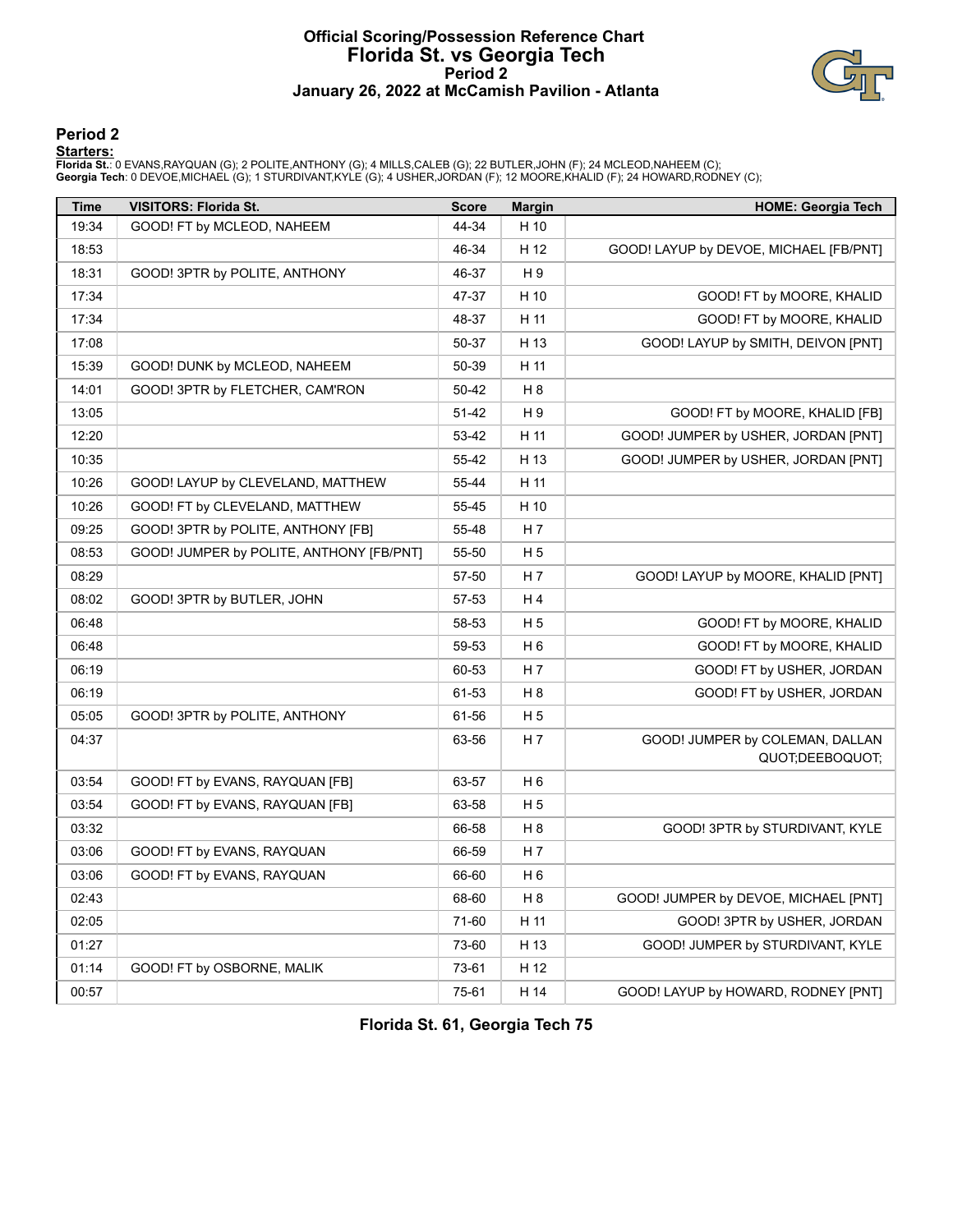### **Official Substitutions Log Florida St. vs Georgia Tech Period 1 January 26, 2022 at McCamish Pavilion - Atlanta**



| <b>VISITORS: Florida St.</b>   | Time  | <b>Score</b> | <b>HOME: Georgia Tech</b>                 |
|--------------------------------|-------|--------------|-------------------------------------------|
| 0 EVANS, RAYQUAN               |       |              | 0 DEVOE, MICHAEL                          |
| 2 POLITE, ANTHONY              |       |              | 1 STURDIVANT, KYLE                        |
| 4 MILLS, CALEB                 |       |              | 4 USHER, JORDAN                           |
| 22 BUTLER, JOHN                |       |              | 12 MOORE, KHALID                          |
| 24 MCLEOD, NAHEEM              |       |              | 24 HOWARD, RODNEY                         |
| SUB OUT: 0 EVANS, RAYQUAN      | 18:25 | $7-1$        |                                           |
| SUB IN: 1 WARLEY, JALEN        | 18:25 |              |                                           |
| SUB OUT: 24 MCLEOD, NAHEEM     | 15:39 | $12 - 10$    |                                           |
| SUB IN: 10 OSBORNE, MALIK      | 15:39 |              |                                           |
| SUB OUT: 1 WARLEY, JALEN       | 13:33 | $14 - 13$    |                                           |
| SUB OUT: 2 POLITE, ANTHONY     | 13:33 |              |                                           |
| SUB OUT: 22 BUTLER, JOHN       | 13:33 |              |                                           |
| SUB IN: 0 EVANS, RAYQUAN       | 13:33 |              |                                           |
| SUB IN: 31 WILKES, WYATT       | 13:33 |              |                                           |
| SUB IN: 35 CLEVELAND, MATTHEW  | 13:33 |              |                                           |
|                                | 12:53 | $14 - 13$    | SUB OUT: MOORE, KHALID                    |
|                                | 12:53 |              | SUB IN: COLEMAN, DALLAN QUOT; DEEBOQUOT;  |
|                                | 10:49 | $18 - 17$    | SUB OUT: STURDIVANT, KYLE                 |
|                                | 10:49 |              | SUB IN: SMITH, DEIVON                     |
| SUB OUT: 4 MILLS, CALEB        | 10:49 |              |                                           |
| SUB OUT: 10 OSBORNE, MALIK     | 10:49 |              |                                           |
| SUB IN: 24 MCLEOD, NAHEEM      | 10:49 |              |                                           |
| SUB IN: 2 POLITE, ANTHONY      | 10:49 |              |                                           |
|                                | 10:11 | $20 - 20$    | SUB OUT: HOWARD, RODNEY                   |
|                                | 10:11 |              | SUB IN: MOORE, KHALID                     |
|                                | 08:10 | 22-22        | SUB OUT: COLEMAN, DALLAN QUOT; DEEBOQUOT; |
|                                | 08:10 |              | SUB IN: HOWARD, RODNEY                    |
| SUB OUT: 0 EVANS, RAYQUAN      | 08:10 |              |                                           |
| SUB OUT: 31 WILKES, WYATT      | 08:10 |              |                                           |
| SUB OUT: 35 CLEVELAND, MATTHEW | 08:10 |              |                                           |
| SUB IN: 1 WARLEY, JALEN        | 08:10 |              |                                           |
| SUB IN: 4 MILLS, CALEB         | 08:10 |              |                                           |
| SUB IN: 22 BUTLER, JOHN        | 08:10 |              |                                           |
|                                | 06:56 | 24-22        | SUB OUT: HOWARD, RODNEY                   |
|                                | 06:56 |              | SUB IN: COLEMAN, DALLAN QUOT; DEEBOQUOT;  |
| SUB OUT: 4 MILLS, CALEB        | 06:56 |              |                                           |
| SUB IN: 35 CLEVELAND, MATTHEW  | 06:56 |              |                                           |
| SUB OUT: 2 POLITE, ANTHONY     | 06:33 | 24-23        |                                           |
| SUB IN: 0 EVANS, RAYQUAN       | 06:33 |              |                                           |
| SUB OUT: 35 CLEVELAND, MATTHEW | 05:26 | 26-25        |                                           |
| SUB IN: 4 MILLS, CALEB         | 05:26 |              |                                           |
| SUB OUT: 24 MCLEOD, NAHEEM     | 05:26 |              |                                           |
| SUB IN: 11 NGOM, TANOR         | 05:26 |              |                                           |
|                                | 04:54 | 28-26        | SUB OUT: SMITH, DEIVON                    |
|                                | 04:54 |              | SUB IN: STURDIVANT, KYLE                  |
|                                | 04:54 |              | SUB OUT: MOORE, KHALID                    |
|                                | 04:54 |              | SUB IN: HOWARD, RODNEY                    |
| SUB IN: 21 FLETCHER, CAM'RON   | 04:28 | 28-26        |                                           |
| SUB OUT: 1 WARLEY, JALEN       | 04:28 |              |                                           |
| SUB OUT: 22 BUTLER, JOHN       | 04:28 |              |                                           |
| SUB IN: 31 WILKES, WYATT       | 04:28 |              |                                           |
| SUB OUT: 31 WILKES, WYATT      | 02:40 | 30-33        |                                           |
| SUB IN: 1 WARLEY, JALEN        | 02:40 |              |                                           |
| SUB OUT: 11 NGOM, TANOR        | 02:19 | 30-36        |                                           |
| SUB IN: 24 MCLEOD, NAHEEM      | 02:19 |              |                                           |
| SUB OUT: 21 FLETCHER, CAM'RON  | 00:58 | 30-42        |                                           |
| SUB IN: 22 BUTLER, JOHN        | 00:58 |              |                                           |
|                                |       |              |                                           |

**Florida St. 33, Georgia Tech 44**